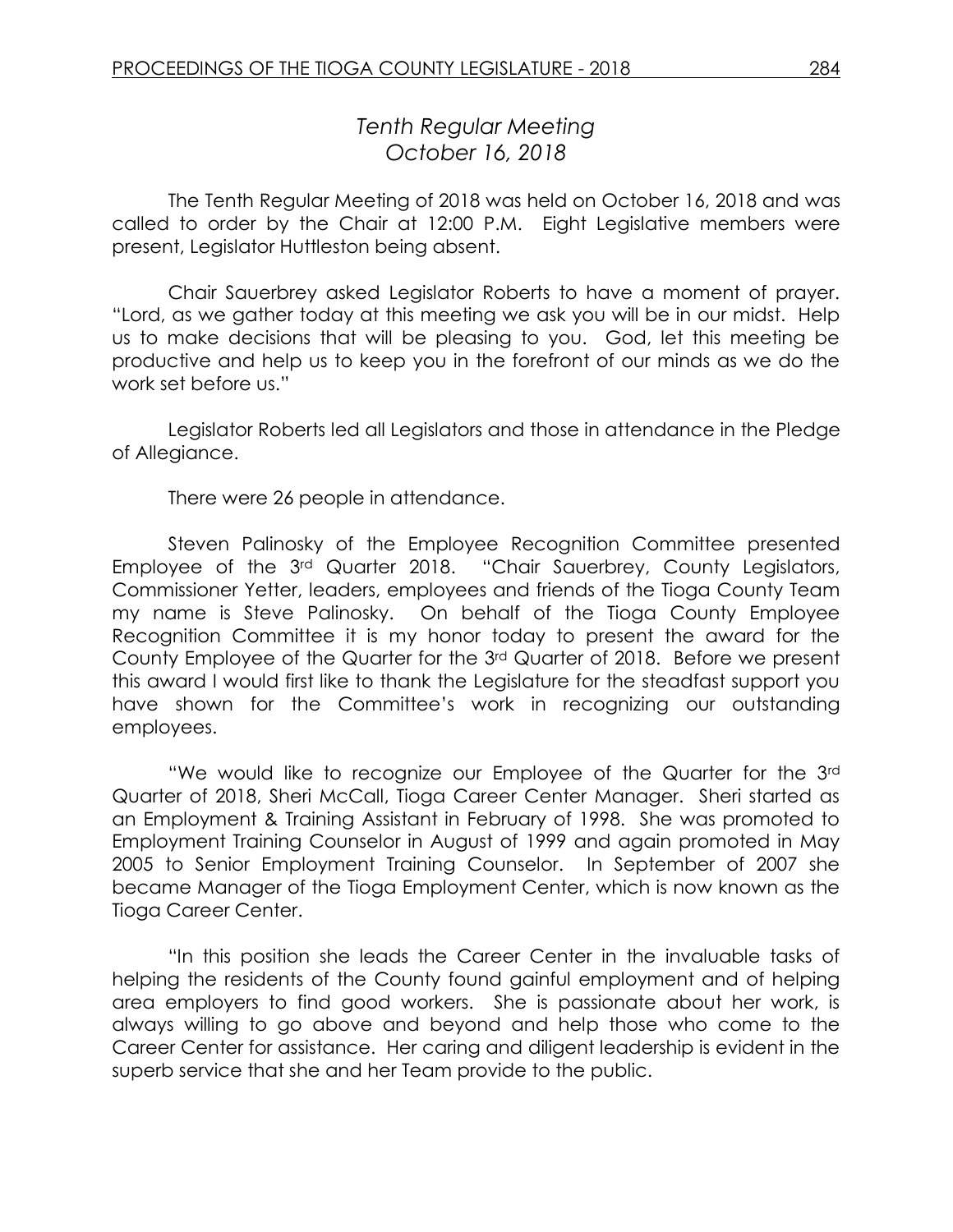"Sheri is the driving force in organizing and executing Tioga County Job Fairs for which the fourth annual job fair was held in March and a mini job fair was just held in September. Along these lines, here is an excellent example of what Sheri can do. Due to the unexpected closing announcement of the Owego Sanmina Plant late last year with just three days to promote Sheri and the Career Center put together a special job fair for both Sanmina employees and the general public, which reached 8500 people with over 30 employers looking to hire.

"Outside of work Sheri likes spending time at home with her dog Shadow, working on house projects and taking her vacations working right down the street at Ye Olde Country Florist. She is currently working on her second children's book. Her first book is titled "A Boy, a Bear and a Bump in the Night". You can find that on line in paperback on Amazon and at Barnes & Nobles. Sheri recommends that you can get hardcover paperback at Ye Olde Country Florist along with Fred the Bear from the story or you can find it at paperback at Riverrow Books."

"It is because of all that she does in support of the Tioga County Community, her patience and compassion and her conduct, and her superb leadership at the Career Center that the Employee Recognition Committee has selected Sheri McCall as Tioga County's Employee of the Quarter for the 3rd Quarter of 2018. In addition to the plaque Sheri will receive a \$50 honorarium and her name will be added to the plaque listing past winners, which is located by the entrance to the Auditorium."

Legislator Standinger spoke. "I will be brief. I just want to say that our employees are our best resource in the County and this young lady to my right here does a bang up job in the Employment Center. I have had absolutely zero complaints, so that is a good thing and I have attended the job fairs, although I stopped going because they kept trying to put me to work and since I am retired I do not want to do that. I want to thank you for the fantastic job you have done."

Shawn Yetter, Commissioner of Social Services, spoke. "Congratulations Sheri. This is an honor that is well deserved for Sheri. Sheri has been a dedicated county employee for over 20 years now and dedication is the right word to use for Sheri. She is incredibly dedicated to the mission of the Employment Center and the work that lies before her and her staff each and every day. She is extremely easy to supervise. She is one of those folks that is quite autonomous and comes to me when she needs to. Otherwise, we do not have to do too much. We share in common that we do not like dealing with little things like whether employees are keeping refrigerators clean or who is talking to who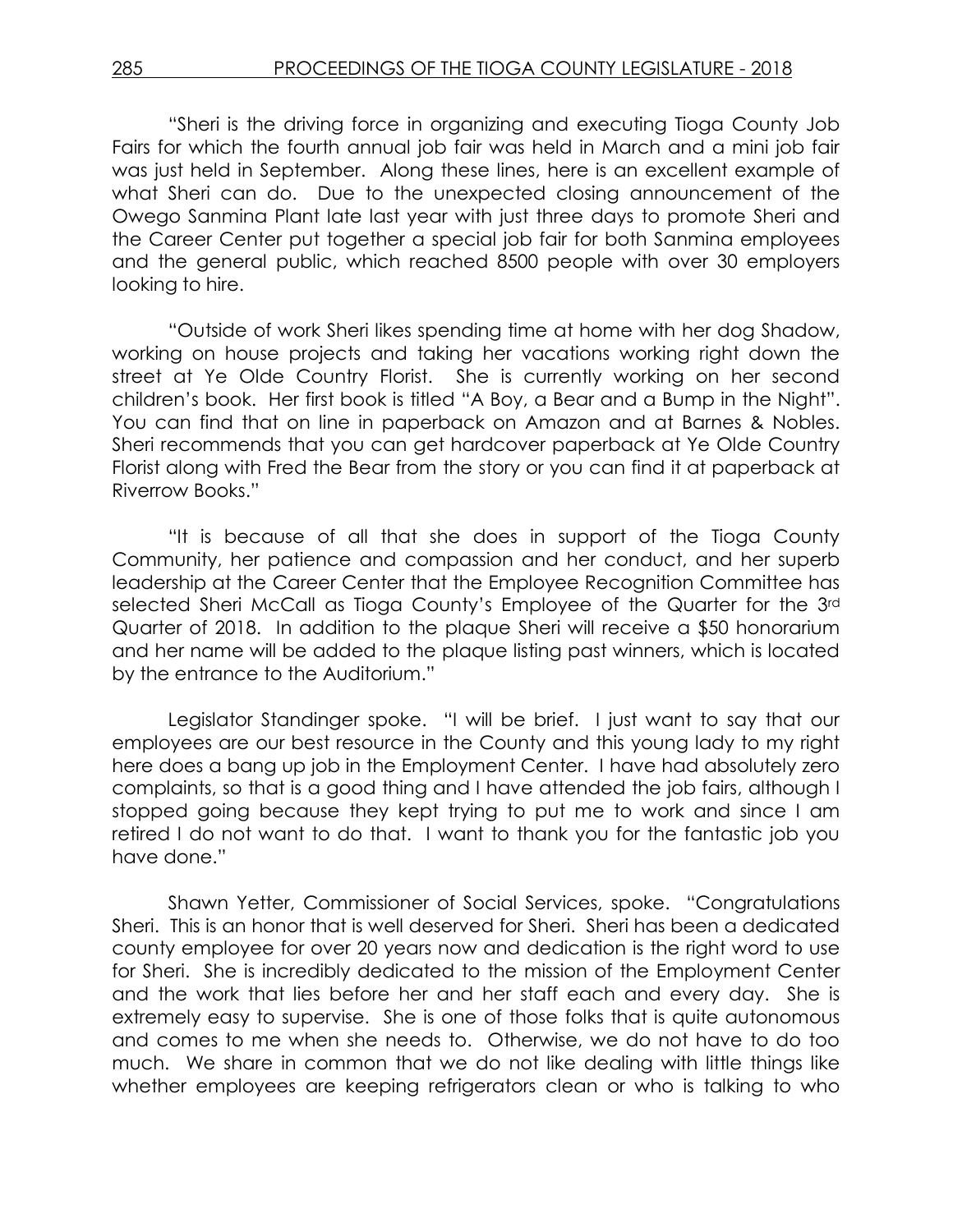each day. We both have zero tolerance for that. A lot of our time together is spent venting on those kind of issues.

"Sheri is an exemplary technician, that is one thing I can say about her. She knows the policies and procedures, and regulations for the world that she has to work in with Employment very well and a lot of Federal and State regulations that she needs to stay on top of. She is well respected in the region and the State for being at the top of that issue. The last thing I will say is her dedication to the people of the County and actually we serve some people in Broome County too because of it being a Broome-Tioga relationship, it is her dedication every morning that she comes in. She shared just another story with me this morning about how quickly she was able to help someone cooperatively with the involvement of both her staff and my staff into an employment opportunity as recently as the last couple of days. It is with that in mind that she comes to work every day and is prepared every day to make people lead better lives and the work that she does is as I said is extremely exemplary and I do congratulate you very much on a well deserved honor."

Chair Sauerbrey spoke. "I have like three things to say about Sheri. First of all, she is extremely passionate about what she does, so if you tick her off look out, she is going to rain on your parade, but she gets very excited about projects she is working on and that is an asset. The other thing is I had the opportunity to work with her for several years on the job fair and I like the fact that she can think out of the box and she knew to make that happen, that you would include the Chamber, you would include the Legislature to make that work and that is what success is all about, is you are not doing it alone, you are encompassing other people, so that is the second thing. The third thing is I wanted to pick up on what Shawn said about Sheri being a technician. If you go in her office and look at what I call the law book about workforce and all that, they are color coded and she can find the rule just by going oh I can find that, just like that, so she knows her stuff and you are an asset to the County, so kudos to you."

Sheri McCall spoke. "I think I do know how to use my resources and the County is my resource. I cannot do this alone, we are a very small office. Shawn got tagged for the Workforce Board and I am still paying for that to this day. Every now and then he will come to me and say why did you get me into this? I formed the Tioga County Business Services Team with the County Government, Information Technology, the Chamber and Economic Development to put on the job fair and Tioga County is the envy of all other counties in the region because they are like you know your County Legislators, yea first name basis, I got Marte's phone number in my phone. They do not know how to work cooperatively in that regard, to bring all the resources together to serve the people of Tioga County, so it is my Team, my two and a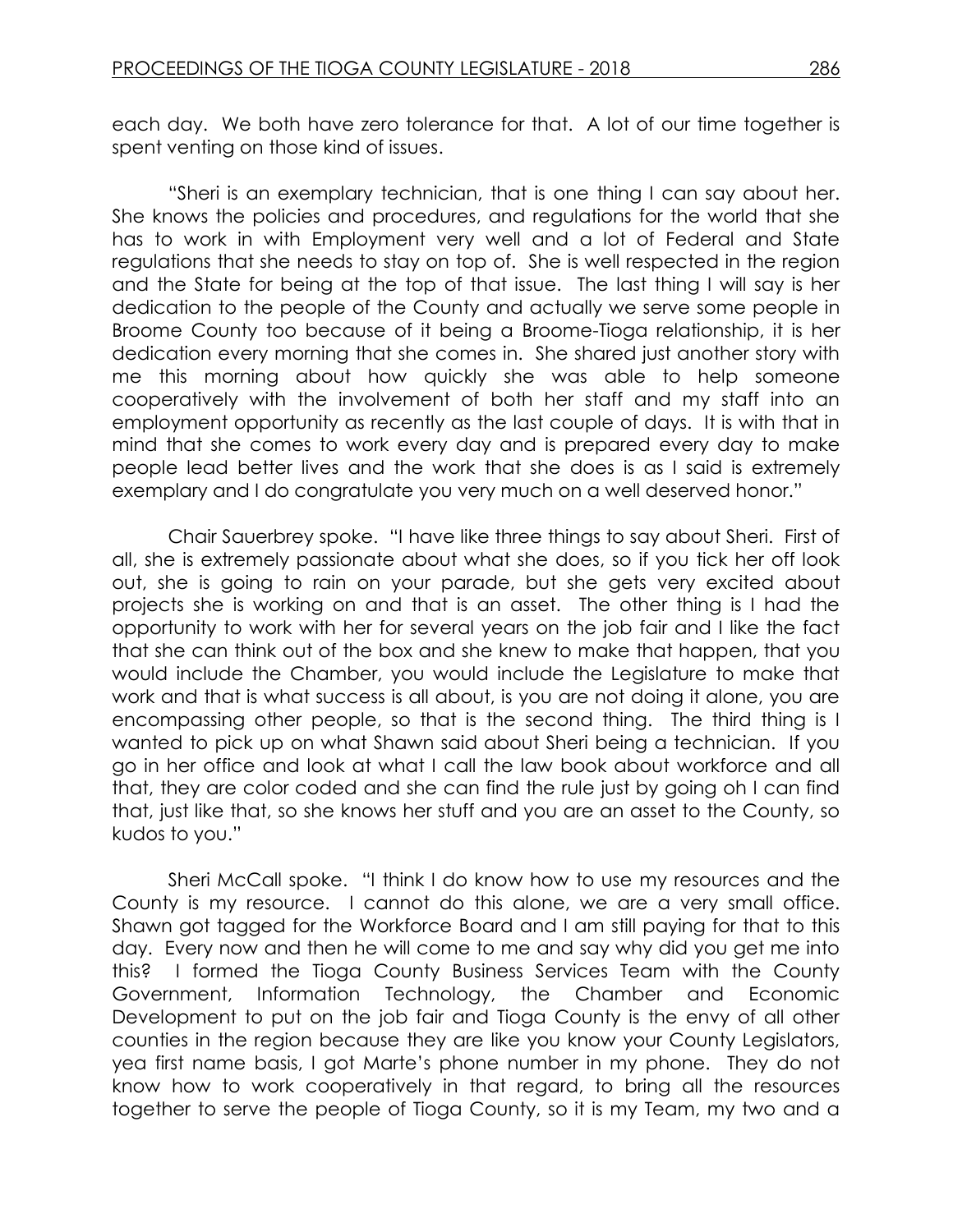half staff, Jack, Beth and Jim, Cornell Cooperative Extension for the Youth Program, we send Andy, and everybody else I tap into and you guys, Tioga County employees, I am telling you when I put that e-mail out for your guys to market for the big job fair, 20,000 hits on my Facebook page. That is how we get the people into the job fairs and I could not do it without using every scrap of resource I can possibly get. This came as quite a shock to me and it is quite an honor and I think you all very much for it."

Chair Sauerbrey asked for a unanimous motion for the adoption of the following recognition resolutions, seconded unanimously and carried.

Legislator Mullen read and presented the following recognition resolution to Robert Tatich, Corrections Officer, Tioga County Sheriff's Office.

There was a unanimous motion for the adoption of the following recognition resolution, seconded unanimously.

REFERRING TO: PUBLIC SAFETY COMMITTEE

RESOLUTION NO. 220-18 *RESOLUTION RECOGNIZING ROBERT TATICH'S 15 YEARS OF DEDICATED SERVICE TO TIOGA COUNTY*

WHEREAS: Robert Tatich was appointed as a part-time Corrections Officer on 8/25/03; Reassigned as a full-time Corrections Officer on 7/24/04; and

WHEREAS: Robert Tatich has been dedicated and loyal in the performance of his duties and responsibilities during the past 15 years to Tioga County, thereby earning the respect of his colleagues and peers throughout Tioga County; and

WHEREAS: Robert Tatich will retire from the Tioga County Sheriff's Office on October 29, 2018; therefore be it

RESOLVED: That the Tioga County Legislature, on its own behalf, as well as on behalf of the citizens of Tioga County, express sincere gratitude to Robert Tatich for his 15 years of dedicated and loyal service to the residents of Tioga County; and be it further

RESOLVED: That this resolution be spread upon the minutes of this meeting and a certified copy be presented to this outstanding employee, Robert Tatich.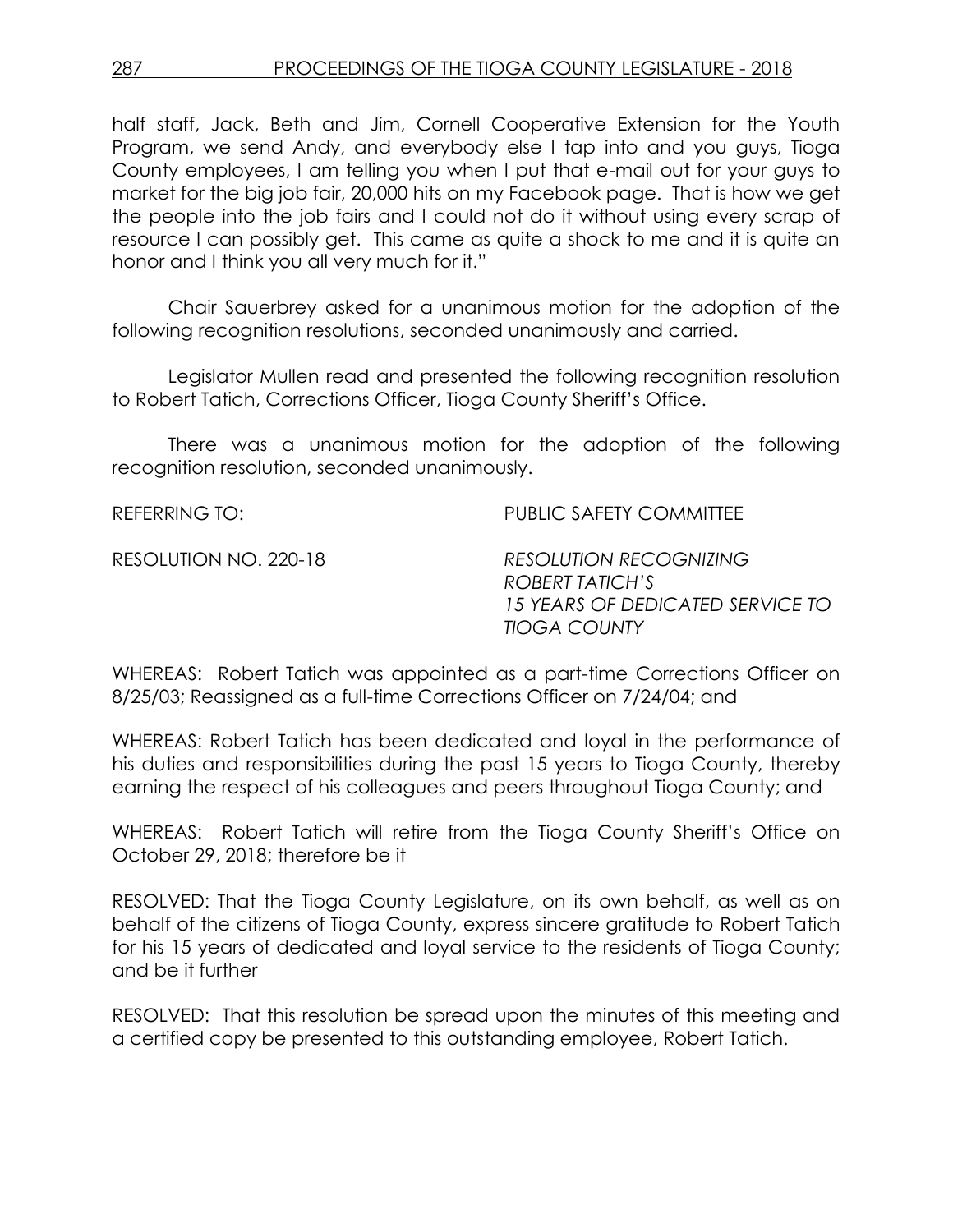Unanimously Yes – Legislators Roberts, Standinger, Sullivan, Weston, Hollenbeck, Monell, Mullen and Sauerbrey.

No – None.

Absent – Legislator Huttleston.

RESOLUTION ADOPTED UNANIMOUSLY.

Legislator Mullen spoke. "Thank you for your service."

Undersheriff Michael Jackson spoke. "On behalf of Sheriff Howard who could not be here and in preparation to say just a few words in honor of Bob's day I got thinking to myself geez Bob started the same year I got appointed as Undersheriff, how the hell is he retiring already. I want to know the trick, but then I got looking at Bob's personnel file and it is interesting because like so many of our employees, there is only so many of them that work the day shift. We work around the clock in our office and so we have two other shifts that we never see and unless you are getting in trouble and you have occasion to visit the Admin Offices, which Bob by the way did not, you do lose touch, you do not really get to know these people.

"I thought to myself I do not really know much about Bob's personal life, but I got looking back at his file and the man worked for IBM for 26 years. He worked at Endicott IBM and then I started looking at some of his other past employment history. The guy has been working like 50 years. It is sort of misleading to see that he is retiring after 15 years, he is really retiring after 50 years or thereabouts. He is a US Vet, thank you for your service for that. One thing I did learn in talking to your supervisors, the people that live and breathe with you every day is that you are a hard worker. You work a lot of overtime. I was just looking at the numbers as we noted a little earlier about overtime and so forth, you are a dedicated employee. You have done everything we have asked you to do. You did it without fanfare. Like I said we never saw you on the carpet, which is I hate to say it, it is a good thing, but we should really be patting you on the back more often for the job that you did do.

"It is not an easy job working with inmates every day because you have the feeling that you are an inmate yourself because when you walk into work every day the door slams behind you and you are essentially in jail for eight hours that you are there. I appreciate everything that you have done for us. I know that you are going to continue to work, we just had this conversation and I look forward to seeing you hopefully in a part-time position, but I wish you luck and congratulations on a good career."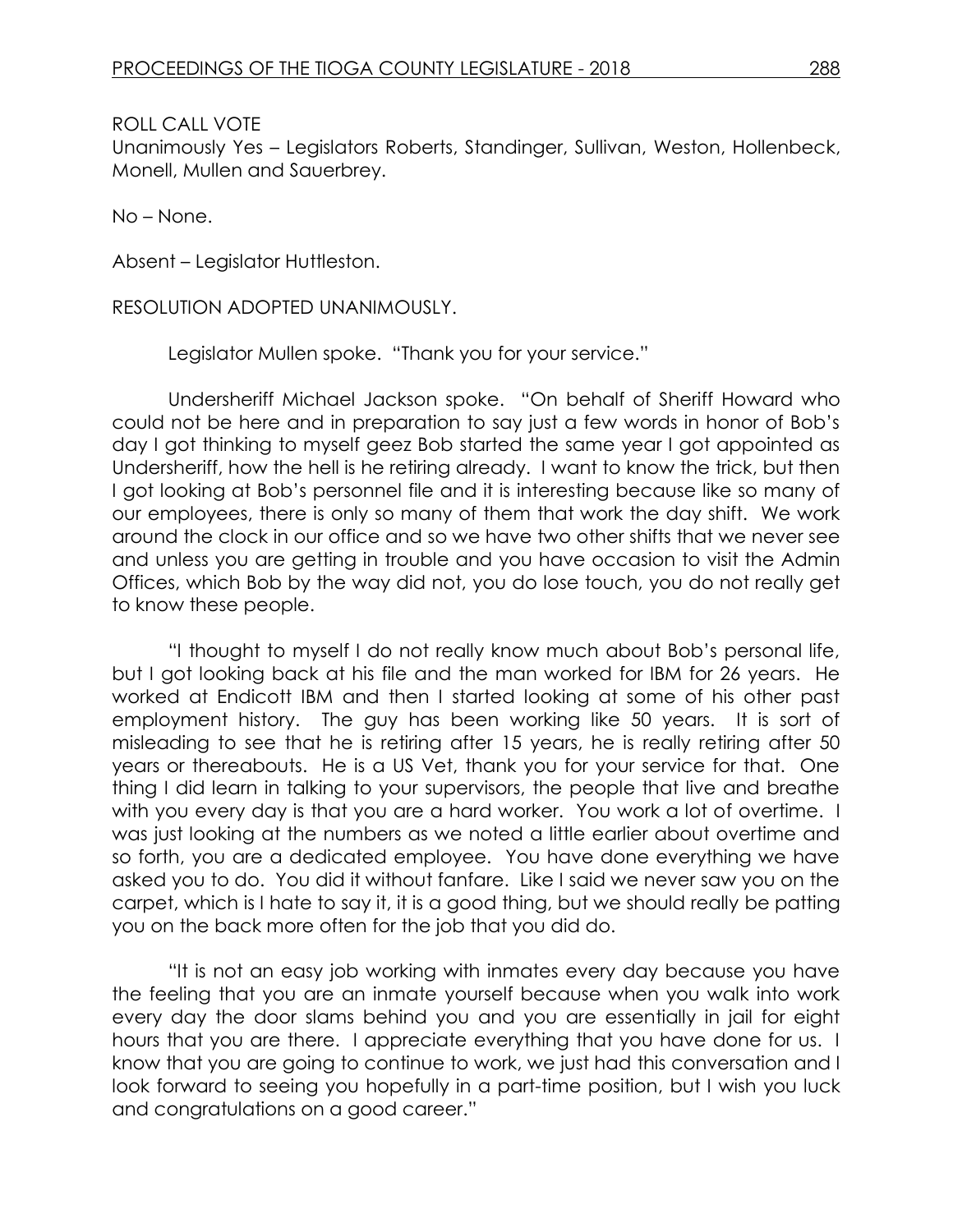Robert Tatich spoke. "I became a Tioga County resident in November of 1985. My introduction to the Tioga County Sheriff's Department was on that first day that I was a resident I got stopped by a Deputy who asked why I chose to roll through the stop sign. I have held quite a number of jobs, sometimes up to four at one time, but I would have to say that working for the Sheriff's Department is probably the most interesting job I have ever had. It is a government job, it is a personnel type job, it brings in a whole bunch of things in dealing with from every walk of life, and looking back over the ton of jobs I have had in my life, maybe too many jobs, it is definitely the most interesting career I have been involved in."

There was a unanimous motion for the adoption of the following recognition resolution, seconded unanimously.

REFERRED TO: THE PUBLIC SAFETY COMMITTEE

RESOLUTION NO. 221-18 *RESOLUTION RECOGNIZING JUDITH MALLERY'S 17 YEARS OF DEDICATED SERVICE TO TIOGA COUNTY*

WHEREAS: Judith Mallery was appointed as an E911 Dispatcher on 10/13/01; and

WHEREAS: Judith Mallery has been dedicated and loyal in the performance of her duties and responsibilities during the past 17 years to Tioga County, thereby earning the respect of her colleagues and peers throughout Tioga County; and

WHEREAS: Judith Mallery will retire from the Tioga County Sheriff's Office on October 14, 2018; therefore be it

RESOLVED: That the Tioga County Legislature, on its own behalf, as well as on behalf of the citizens of Tioga County, express sincere gratitude to Judith Mallery for her 17 years of dedicated and loyal service to the residents of Tioga County; and be it further

RESOLVED: That this resolution be spread upon the minutes of this meeting and a certified copy be presented to this outstanding employee, Judith Mallery.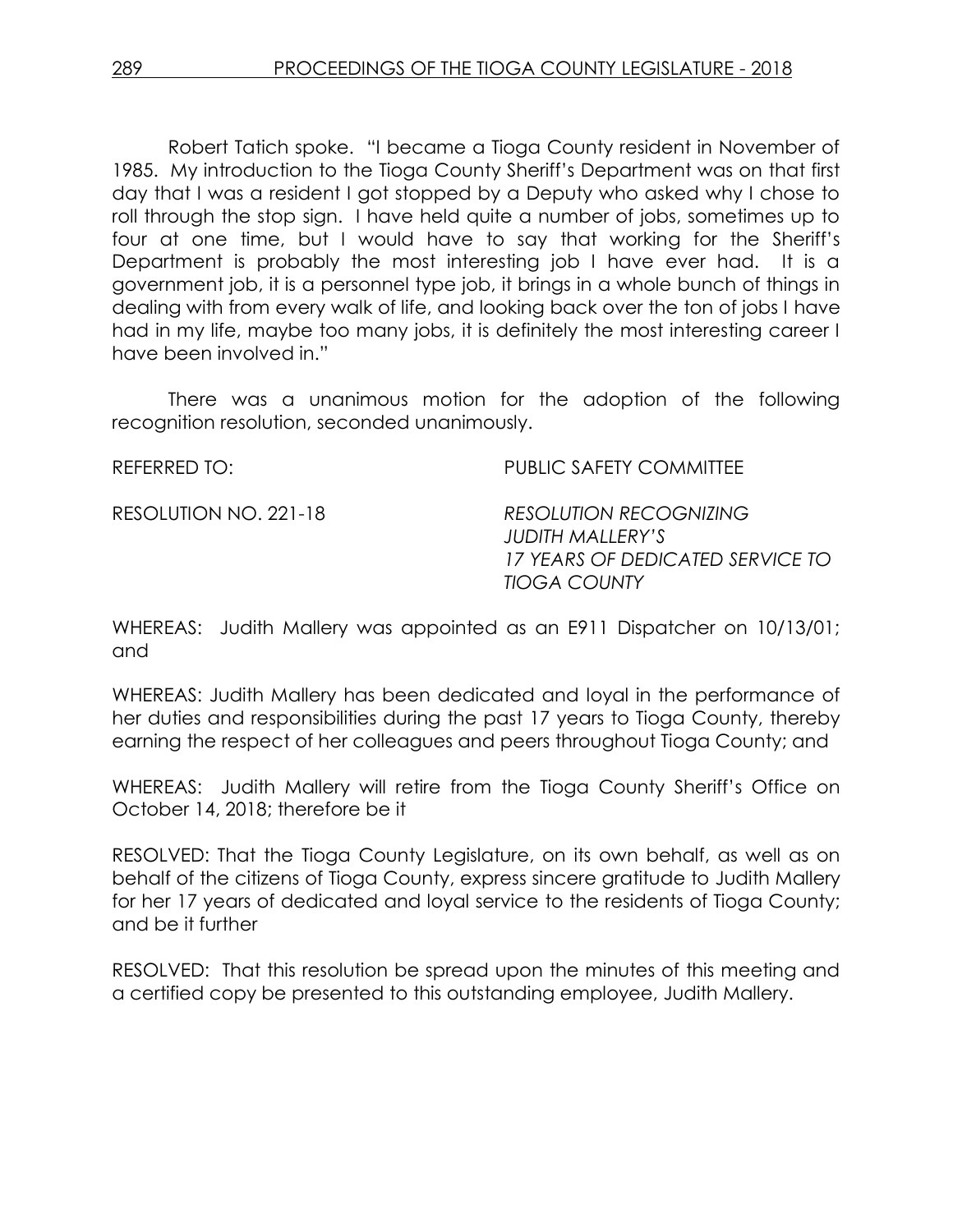Unanimously Yes – Legislators Roberts, Standinger, Sullivan, Weston, Hollenbeck, Monell, Mullen and Sauerbrey.

No – None.

Absent – Legislator Huttleston.

RESOLUTION ADOPTED UNANIMOUSLY.

Legislator Standinger read and presented the following Proclamation on Dental Hygiene Month to Lisa McCafferty, Director of Public Health.

# **County of Tioga EXECUTIVE PROCLAMATION**

WHEREAS: October is nationally recognized as Dental Hygiene Month; and

WHEREAS: Good oral hygiene is important in the prevention of diseases such as oral cancer, gingivitis, periodontitis and tooth decay; and

WHEREAS: Tioga County Public Health reports that 50% of adults in Tioga County have lost at least one tooth due to poor oral hygiene; and

WHEREAS: Good oral hygiene begins with tooth brushing twice a day and flossing no less than once each day; and

WHEREAS: Choosing healthy foods and limiting sugary sweets such as candy and soda can help to keep diseases at bay; and

WHEREAS: Routine visits to a dental professional are important for dental cleanings and early disease detection; therefore

THE TIOGA COUNTY LEGISLATURE, County of Tioga, does hereby proclaim the month of October 2018 as:

DENTAL HYGIENE MONTH

and urges all residents to take steps to educate themselves, their families, and the community to brush, floss and smile!

Legislator Standinger spoke. "That being said, Lisa will now have another proclamation to hang on the wall up at the HHS Building and Tracy will be happy because we have a lot of these, but I will say that under Lisa's guidance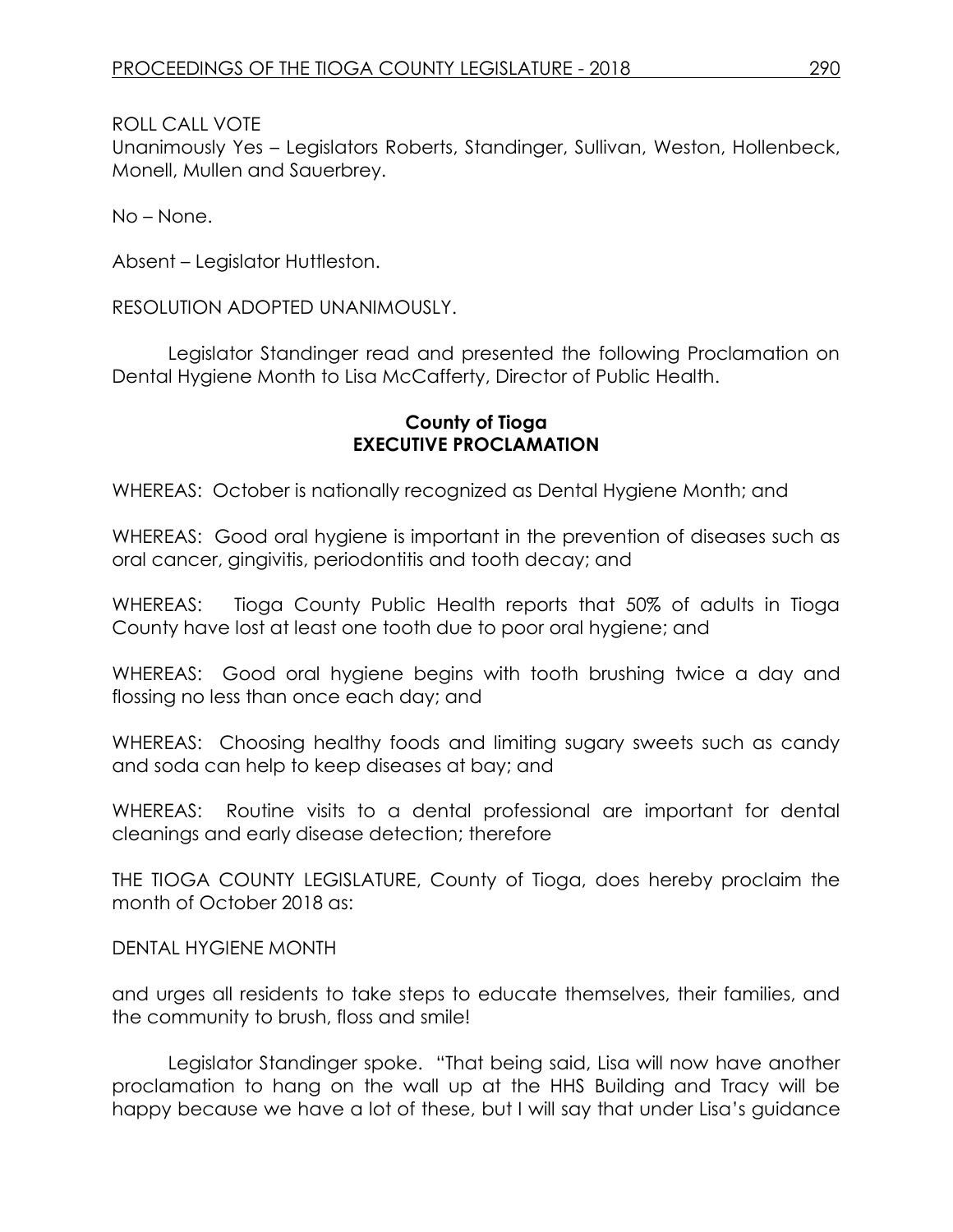and Sue Medina who is her assistant, we have procured a new dental vehicle and it probably will get rolled out the first of the year or thereabouts, but it is important. We have a fluoride program now that I am sure is saving a lot of people. It is relatively inexpensive, but it does a good job of educating the citizens, the younger citizens of the County. We all know what it is like to have a cavity or a root canal, but with that dental van and the fluoride treatments hopefully they will not have to go through that."

Lisa McCafferty, Public Health Director spoke. "Thank you very much. I especially want to point out that I do not know if you realize in Tioga County the dental initiative that is going in this County is unique in the State of New York and we actually get other counties reaching out to us to ask how we are doing it and how they can make it happen because it is all about prevention. If we can prevent cavities in the first place we can keep the healthy smiles, which goes back to Sheri and workforce development, we build secure jobs and be part of the community. Thank you again."

There was no privilege of the floor.

Legislator Mullen made a motion to approve the minutes of September 11, 2018, seconded by Legislator Sullivan, and carried with Legislator Huttleston being absent.

Chair Sauerbrey stated that all Legislative Committees met this month and the minutes are or will be on file with the Clerk of the Legislature.

Legislator Monell moved for the adoption of the following resolution, seconded by Legislator Sullivan.

REFERRED TO: FINANCE/LEGAL COMMITTEE

| RESOLUTION NO. 222–18 | <b>SET PUBLIC HEARING</b> |  |  |
|-----------------------|---------------------------|--|--|
|                       | 2019 BUDGET               |  |  |

RESOLVED: That the public hearing on the tentative Tioga County Budget for 2019 be held at 10:00 A.M., Tuesday, November 13, 2018 in the Edward D. Hubbard Auditorium of the County Office Building, 56 Main Street, Owego, New York 13827.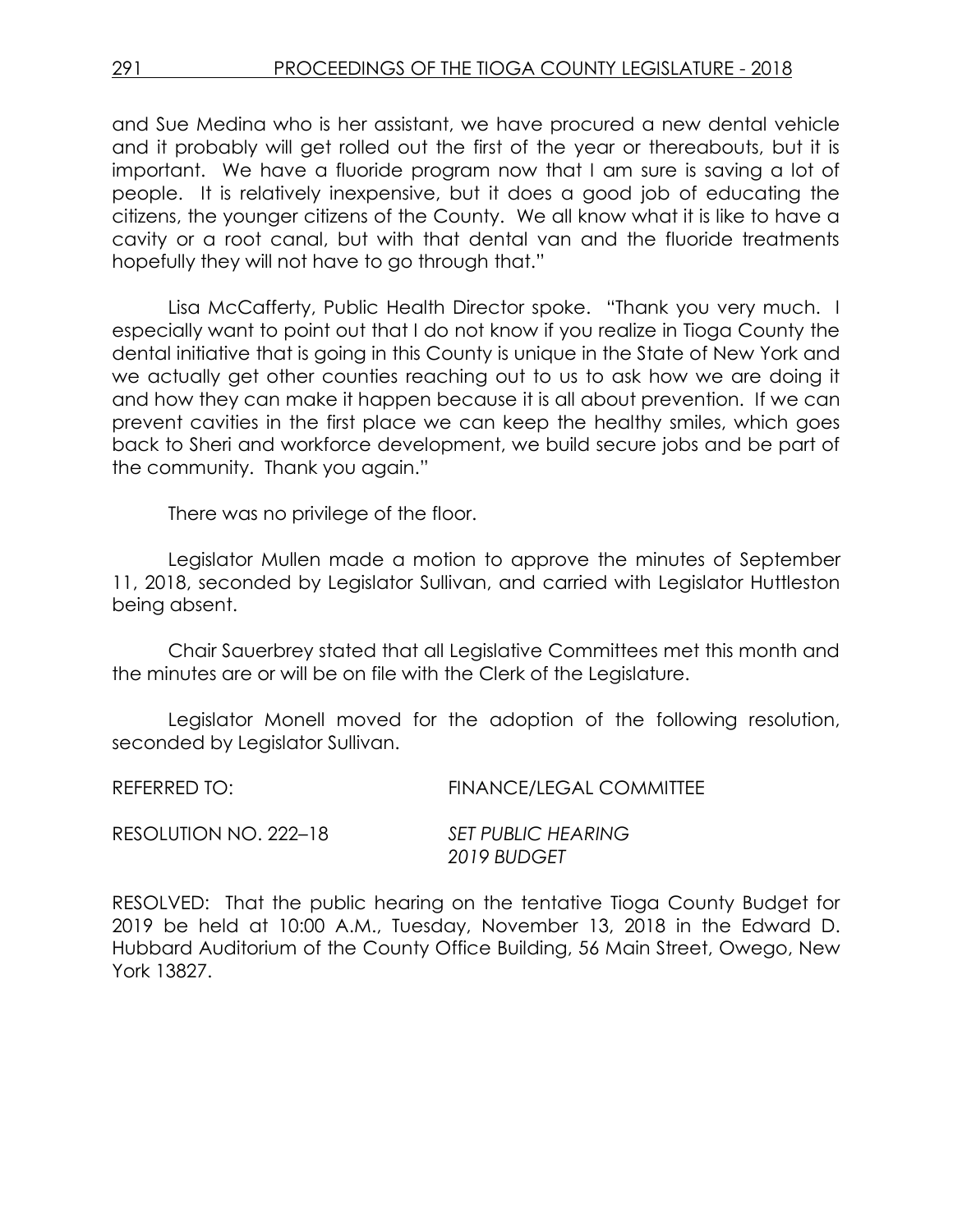Yes – Legislators Roberts, Standinger, Sullivan, Weston, Hollenbeck, Monell, Mullen and Sauerbrey.

No – None.

Absent – Legislator Huttleston.

RESOLUTION ADOPTED.

Legislator Standinger moved for the adoption of the following resolution, seconded by Legislator Monell.

| REFERRED TO:          | <b>HEALTH &amp; HUMAN SERVICES COMMITTEE</b><br><b>FINANCE COMMITTEE</b> |
|-----------------------|--------------------------------------------------------------------------|
| RESOLUTION NO. 223-18 | APPROPRIATION OF FUNDS<br><b>MENTAL HYGIENE</b>                          |

WHEREAS: The Suicide Coalition of Tioga County has received a gift donation; and Tioga County Department of Mental Hygiene is the administrator of these funds; and

WHEREAS: The funding is specifically designated for the purchase of program deliverables; and

WHEREAS: Appropriation of Funds requires Legislative approval; therefore be it

RESOLVED: That funding be appropriated as follows:

|     |                                                                              | From: A4322 427051 Gifts and Donations                                                                | \$2,530                                                 |
|-----|------------------------------------------------------------------------------|-------------------------------------------------------------------------------------------------------|---------------------------------------------------------|
| To: | A4322 540010 Advertising<br>A4322 540360 Meals/Food<br>A4322 540485 Printing | A4322 540130 Contracting Services<br>A4322 540420 Office Supplies<br>A4322 540640 Supplies Not Office | 100<br>100<br>\$250<br>100<br>\$<br>100<br>\$<br>\$1750 |
|     | A4322 540733 Training                                                        |                                                                                                       | 130                                                     |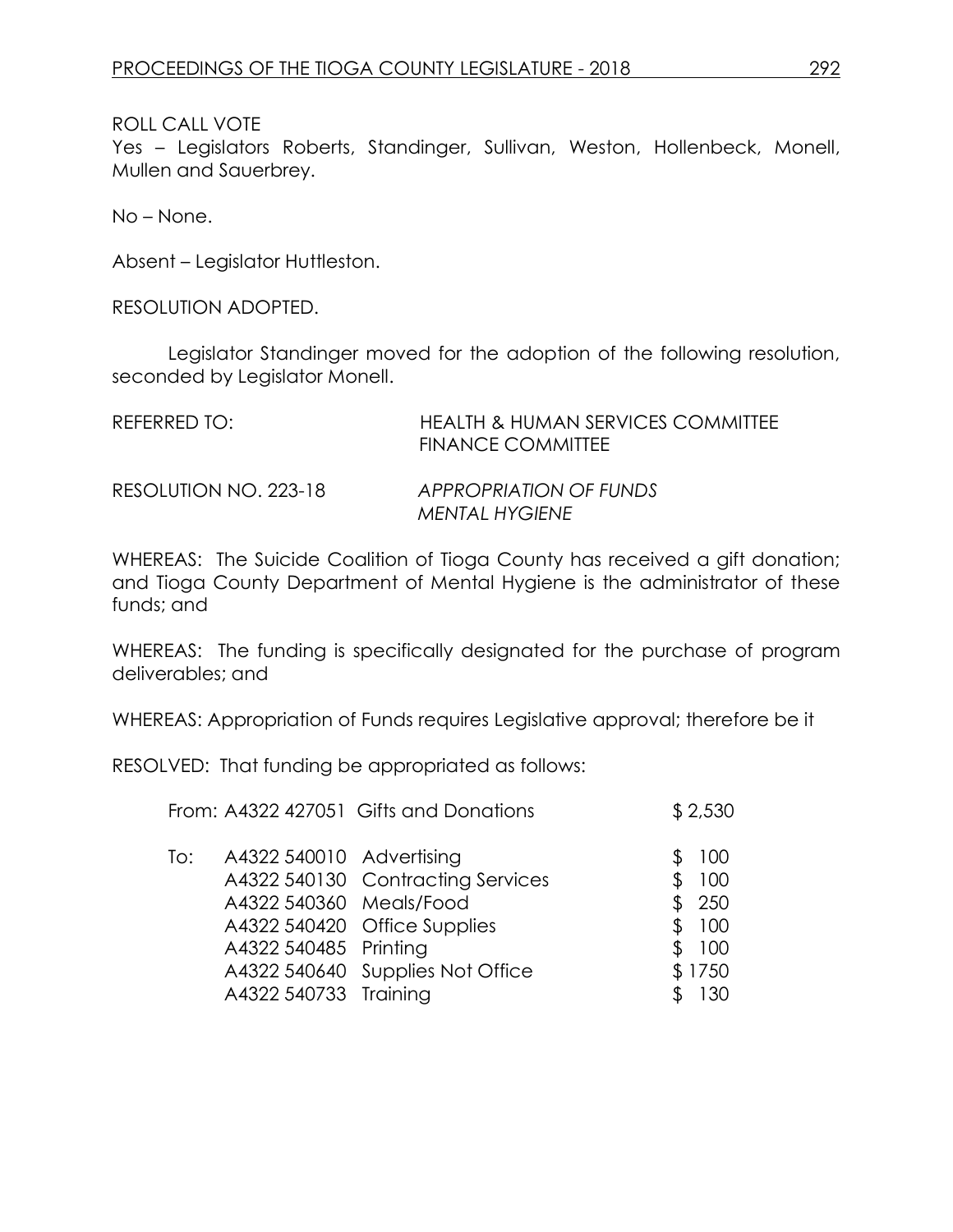Yes – Legislators Roberts, Standinger, Sullivan, Weston, Hollenbeck, Monell, Mullen and Sauerbrey.

No – None.

Absent – Legislator Huttleston.

RESOLUTION ADOPTED.

Legislator Roberts moved for the adoption of the following resolution, seconded by Legislator Sullivan.

| REFERRED TO: | PUBLIC WORKS COMMITTEE   |
|--------------|--------------------------|
|              | <b>FINANCE COMMITTEE</b> |
|              |                          |

RESOLUTION NO. 224-18 *TRANSFER FUNDS FROM CONTINGENCY AND AMEND HIGHWAY MAINTENANCE BUDGET*

WHEREAS: Tioga County has experienced an unprecedented number of flash flooding events in the last 60 days; and

WHEREAS: Repairs to various affected roads were not budgeted for and have created a shortfall in the Highway Maintenance budget line; and

WHEREAS: The funds in this budget line were intended to complete planned projects; and

WHEREAS: Budget Amendments require Legislative approval; therefore be it

RESOLVED: That the Tioga County Legislature authorizes a transfer from contingency and a budget amendment as follows:

| From: A1990.540175 Contingency Account | \$20,000.00 |
|----------------------------------------|-------------|
| To: D5110.540240 Highway Maintenance   | \$20,000.00 |

ROLL CALL VOTE

Yes – Legislators Roberts, Standinger, Sullivan, Weston, Hollenbeck, Monell, Mullen and Sauerbrey.

No – None.

Absent – Legislator Huttleston.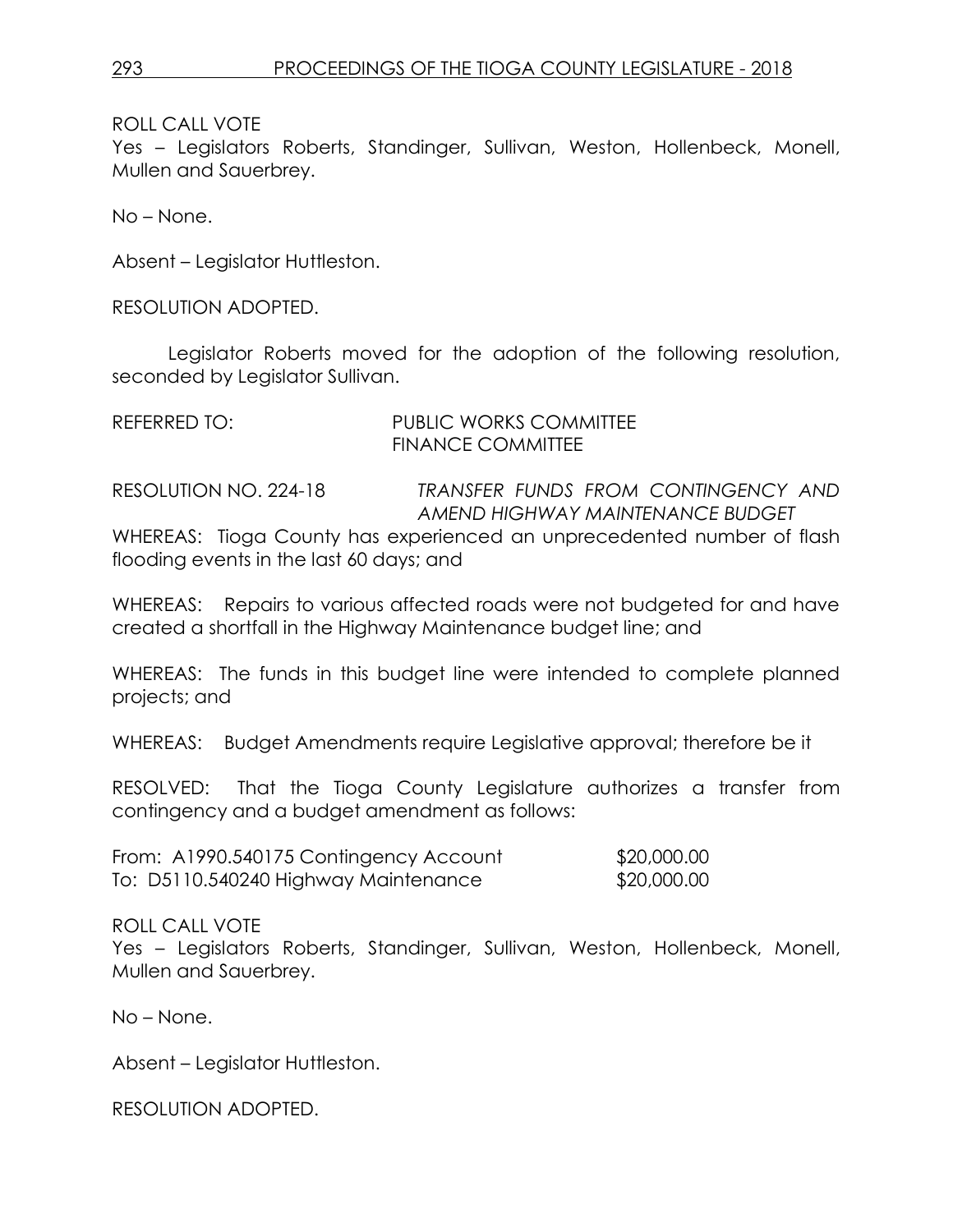Legislator Roberts moved for the adoption of the following resolution, seconded by Legislator Monell.

| REFERRED TO:          | <b>PUBLIC WORKS COMMITTEE</b><br><b>FINANCE COMMITTEE</b>        |
|-----------------------|------------------------------------------------------------------|
| RESOLUTION NO. 225-18 | TRANSFER FUNDS FROM CONTINGENCY AND<br>AMEND CINDERS/SALT BUDGET |

WHEREAS: Tioga County experienced a large number of days that the roads had to be treated for snow and ice conditions during the first three months of 2018; and

WHEREAS: The cost of road salt has risen more than 20% over the last 5 years; and

WHEREAS: The funds in this budget line as well as our salt inventory have been exhausted; and

WHEREAS: Budget Amendments require Legislative approval; therefore be it

RESOLVED: That the Tioga County Legislature authorizes a transfer from contingency and a budget amendment as follows:

| From: A1990.540175 Contingency Account | \$77,000.00 |
|----------------------------------------|-------------|
|----------------------------------------|-------------|

To: D5110.540602 Cinders/Salt \$77,000.00

ROLL CALL VOTE

Yes – Legislators Roberts, Standinger, Sullivan, Weston, Hollenbeck, Monell, Mullen and Sauerbrey.

No – None.

Absent – Legislator Huttleston.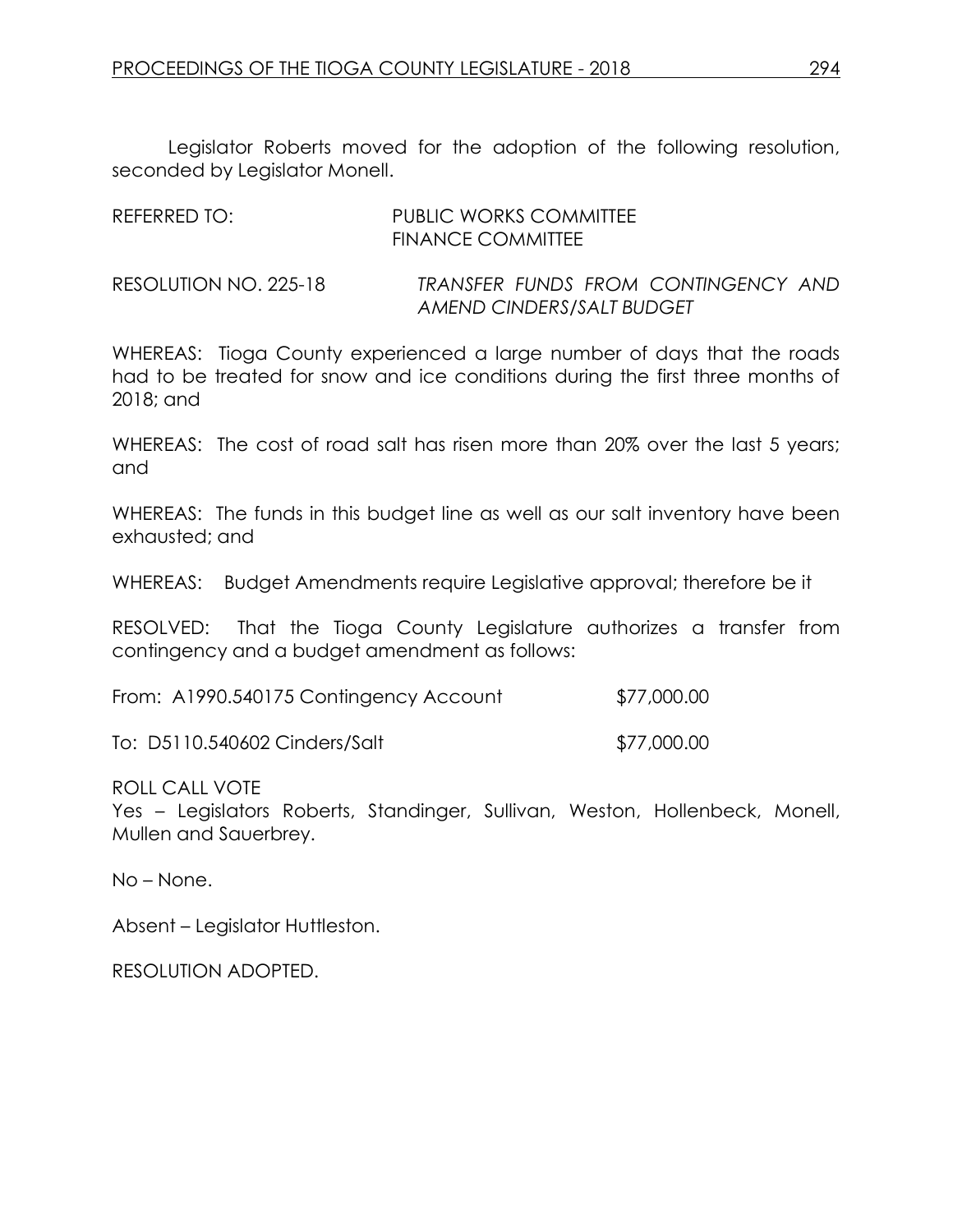Legislator Mullen moved for the adoption of the following resolution, seconded by Legislator Hollenbeck.

| REFERRED TO:          | <b>PUBLIC SAFETY COMMITTEE</b><br><b>FINANCE COMMITTEE</b>                                                                                                   |
|-----------------------|--------------------------------------------------------------------------------------------------------------------------------------------------------------|
| RESOLUTION NO. 226-18 | <b>APPROPRIATION OF FUNDS</b><br>2018 HOMELAND SECURITY GRANT<br><b>MODIFY 2018 BUDGET</b><br><b>OFFICE OF EMERGENCY SERVICES</b><br><b>SHERIFF'S OFFICE</b> |

WHEREAS: The New York State Office of Homeland Security Program (SHSP) has been awarded a grant of \$69,980 (contract #C973980) to the Tioga County Office of Emergency Management; and

WHEREAS: 75% (\$52,485) of said grant will be appropriated to Emergency Management and 25% (\$17,495) will be appropriated to the Sheriff's Office; and

WHEREAS: Appropriation of funds requires legislative approval; therefore be it

RESOLVED: That the 2018 NYS Homeland Security Grant (contract # C973980) be appropriated as follows:

| H3360.433567 SHS18 Homeland Security 2018 Revenue                          | \$42,515 |  |
|----------------------------------------------------------------------------|----------|--|
| H3360.520060 SHS18 Homeland Security Grant - Car/Truck                     | \$42,515 |  |
| A3360.433567 SHS18 Homeland Security 2018 Revenue                          | \$9,970  |  |
| A3360.540140 SHS18 Homeland Security Grant-Contracting Services<br>\$9,970 |          |  |
| And                                                                        |          |  |
| A3361.433567 SHS18 Homeland Security 2018 Revenue                          | \$17,495 |  |
| A3361.520215 SHS18 Homeland Security Grant-Personal Protective             |          |  |

**Equipment** \$17,495

And be it further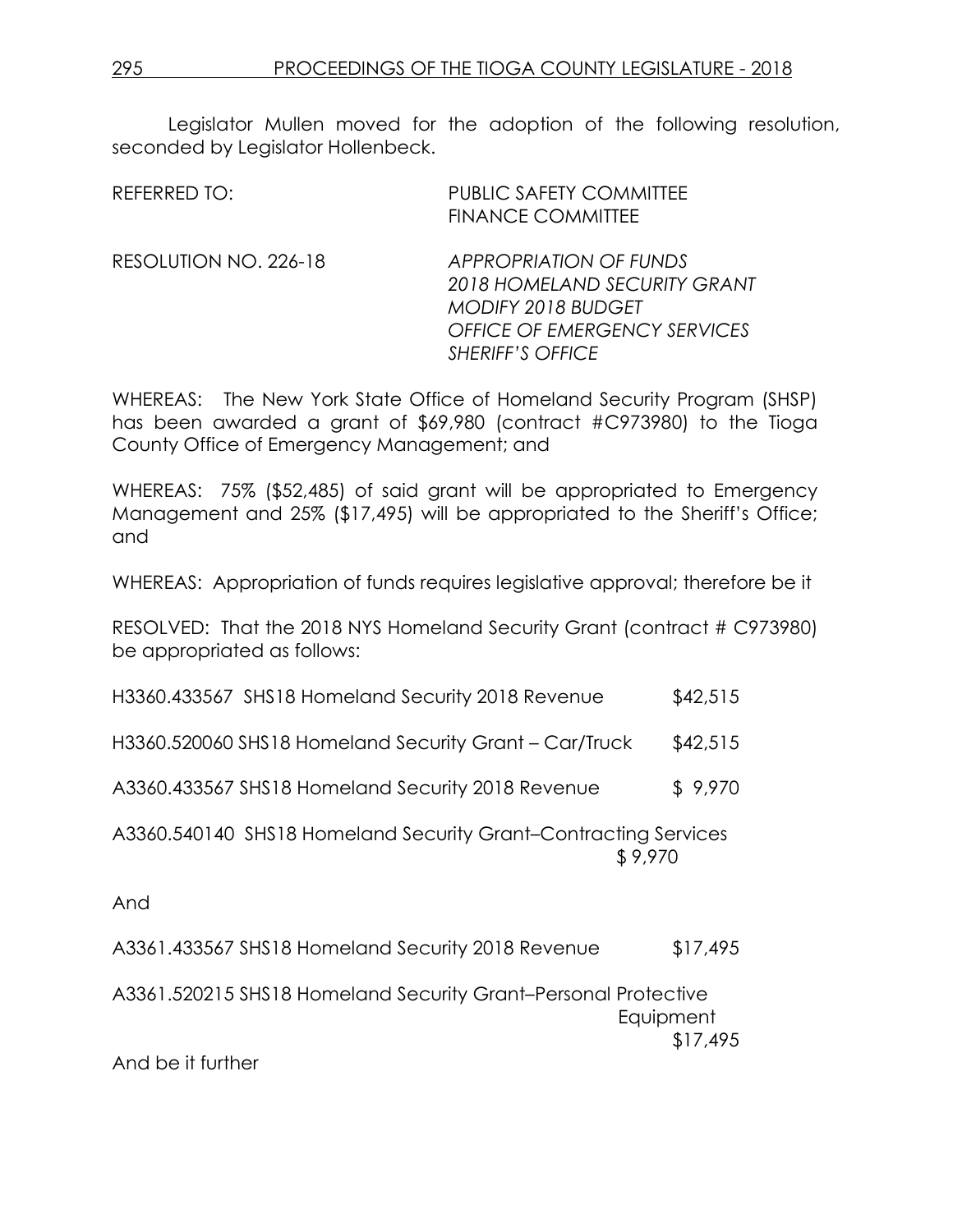RESOLVED: That the 2018 Emergency Management budget and the Sheriff's Office budget be modified to reflect the above changes.

ROLL CALL VOTE

Yes – Legislators Roberts, Standinger, Sullivan, Weston, Hollenbeck, Monell, Mullen and Sauerbrey.

No – None.

Absent – Legislator Huttleston.

RESOLUTION ADOPTED.

Legislator Mullen moved for the adoption of the following resolution, seconded by Legislator Monell.

| REFERRED TO:          | <b>PUBLIC SAFETY COMMITTEE</b><br><b>FINANCE COMMITTEE</b>                                                              |
|-----------------------|-------------------------------------------------------------------------------------------------------------------------|
| RESOLUTION NO. 227-18 | AUTHORIZE ACCEPTANCE OF A 2018<br>NYS LEGISLATIVE GRANT (LG18-1352-<br>D00), APPROPRIATE FUNDS AND<br>AMEND 2018 BUDGET |

WHEREAS: The Sheriff applied and was awarded a NYS Legislative Grant (LG18-1352-D00) in the amount of \$10,000; and

WHEREAS: This funding must be utilized to procure Tough Book Lab Top computer equipment for use as mobile data terminals; therefore be it

RESOLVED: That the Tioga County Legislature authorizes the acceptance of this award; and be it further

RESOLVED: That the 2018 budget be modified and funds be appropriated to the following accounts:

Expense Account: A3110.520130 Sheriff – Equipment (Not Car)

Revenue Account: A3110.433952 Sheriff -State Aid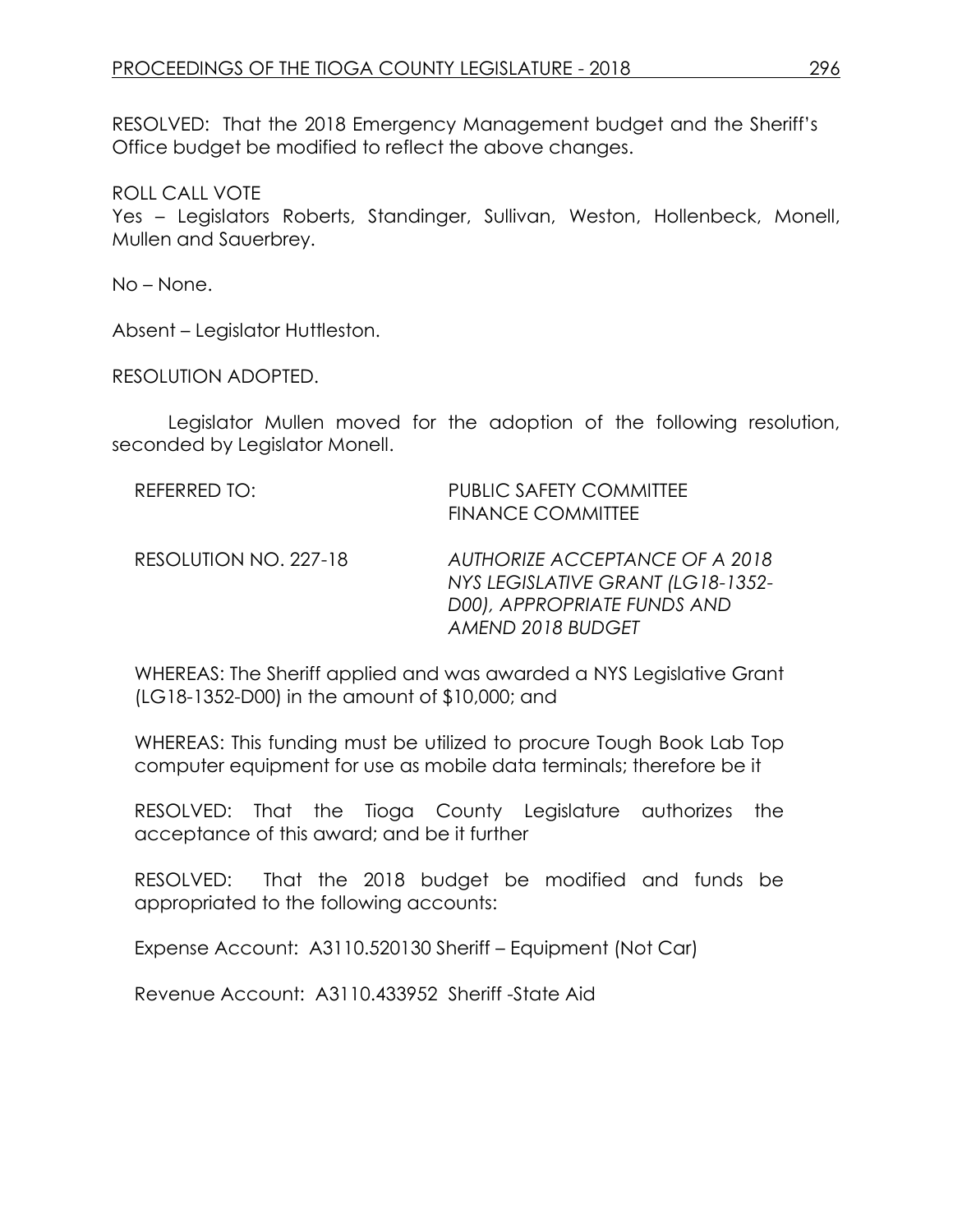Yes – Legislators Roberts, Standinger, Sullivan, Weston, Hollenbeck, Monell, Mullen and Sauerbrey.

No – None.

Absent – Legislator Huttleston.

RESOLUTION ADOPTED.

Legislator Mullen spoke. "I just wanted to say that this is from Senator Akshar's Office and this is going to put tough books in every one of the marked patrol vehicles in the Sheriff's Department at no cost to the County. I appreciate the Senator helping us out with that."

Legislator Standinger moved for the adoption of the following resolution, seconded by Legislator Sullivan.

| REFERRED TO:          | HEALTH & HUMAN SERVICES COMMITTEE<br><b>FINANCE COMMITTEE</b> |
|-----------------------|---------------------------------------------------------------|
| RESOLUTION NO. 228-18 | AMEND BUDGET & TRANSFER OF FUNDS<br>PUBLIC HEALTH             |

WHEREAS: Tioga County Public Health Mobile Dental Services has need for additional contractual Dental Hygienist coverage; and

WHEREAS: Additional funding is needed in the appropriate budgetary lines; and

WHEREAS: Public Health has the funds available due to a Dental position vacancy, which will require resolution to transfer into the appropriate budgetary lines; and

WHEREAS: Budget Amendments and Transfer of Funds require Legislative approval; therefore be it

RESOLVED: That funding be transferred as follows:

| From:<br>A4011 510010 | Dental Services: Personnel                     | \$16,000 |
|-----------------------|------------------------------------------------|----------|
| To:<br>A4064 540130   | Dental Services: Contracting Services \$16,000 |          |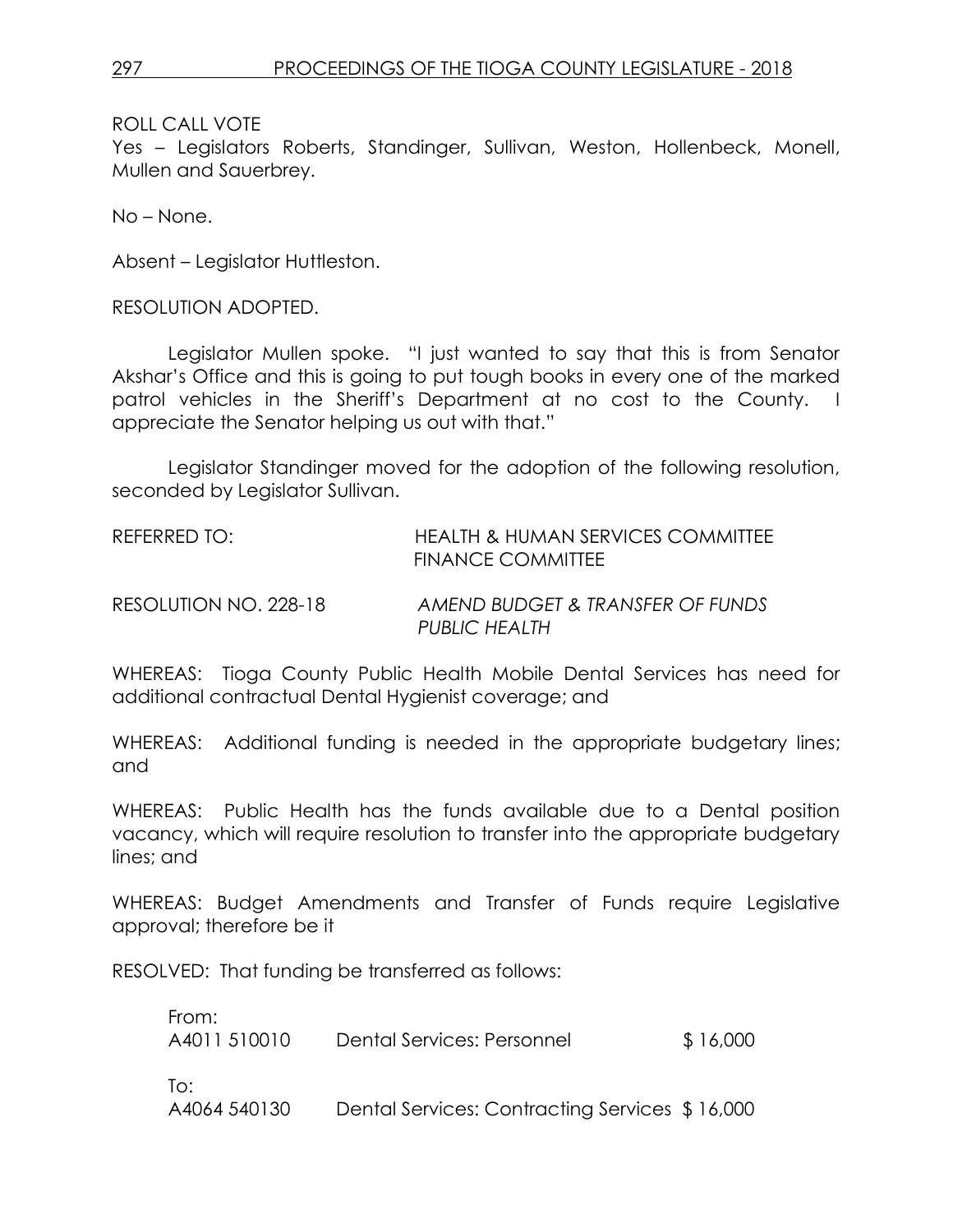Yes – Legislators Roberts, Standinger, Sullivan, Weston, Hollenbeck, Monell, Mullen and Sauerbrey.

No – None.

Absent – Legislator Huttleston.

RESOLUTION ADOPTED.

Legislator Sullivan moved for the adoption of the following resolution, seconded by Legislator Standinger.

| REFERRED TO:          | <b>HEALTH &amp; HUMAN SERVICES COMMITTEE</b><br><b>FINANCE COMMITTEE</b> |
|-----------------------|--------------------------------------------------------------------------|
| RESOLUTION NO. 229-18 | APPROPRIATION OF FUNDS<br>SOCIAL SERVICES                                |

WHEREAS: Additional funding has been awarded to Tioga County Department of Social Services from the Office of Children and Family Services for Non-Residential Domestic Violence Services; and

WHEREAS: A New Hope Center is the approved Non-Residential Domestic Violence Program in Tioga County; and

WHEREAS: Appropriation of Funds requires Legislative approval; therefore be it

RESOLVED: That funding be appropriated as follows:

| From: A6010.446100 Federal Aid: Administration | \$30,474 |
|------------------------------------------------|----------|
|------------------------------------------------|----------|

To: A6010.540140 Contracting Services \$ 30,474

## ROLL CALL VOTE

Yes – Legislators Roberts, Standinger, Sullivan, Weston, Hollenbeck, Monell, Mullen and Sauerbrey.

No – None.

Absent – Legislator Huttleston.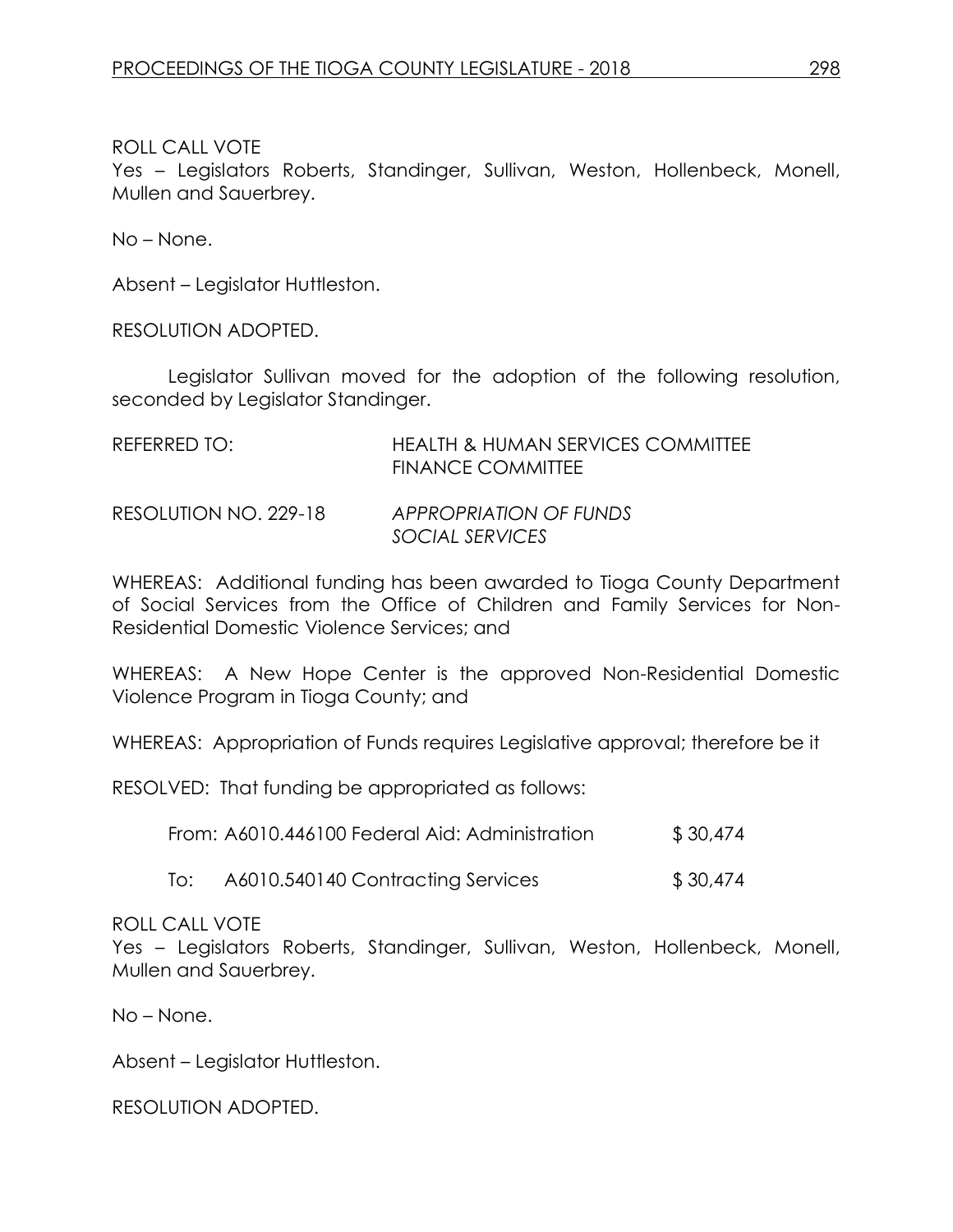Legislator Standinger moved for the adoption of the following resolution, seconded by Legislator Monell.

| REFERRED TO: | <b>HEALTH &amp; HUMAN SERVICES COMMITTEE</b> |
|--------------|----------------------------------------------|
|              | <b>FINANCE COMMITTEE</b>                     |

RESOLUTION NO. 230-18 *AUTHORIZE GRANT APPLICATION APPROPRIATION OF FUNDS MENTAL HYGIENE AND AMEND 2018 BUDGET*

WHEREAS: The White House Office of National Drug Control Policy (ONDCP) and the Substance Abuse and Mental Health Services Administration (SAMHSA) have collaborated an effort to reduce substance abuse among youth; and

WHEREAS: Tioga County Mental Hygiene is seeking authorization to apply for and receive Federal Funding of this Drug Free Communities Grant in partnership with Trinity CASA, Tioga County Alcohol and Substance Abuse Prevention (TC ASAP) Community Coalition; and

WHEREAS: Tioga County Mental Hygiene has been awarded said grant and the said funds need to be appropriated; and

WHEREAS: The Department deems it to be in the best interest of the community and youth of Tioga County to accept this grant funding; and

WHEREAS: The grant will be awarded annually from 9/30/2018 through 9/29/2023 and this funding is designated for specific program deliverables; and

WHEREAS: Appropriation of Funds requires Legislative approval; therefore be it

RESOLVED: That the grant funds be appropriated and the 2018 budget be amended as follows:

|     | From: A4213 444863 Federal Aid DFC Grant | \$124,458 |
|-----|------------------------------------------|-----------|
| To: | A4213 540590 Services Rendered           | \$124,458 |

# ROLL CALL VOTE

Yes – Legislators Roberts, Standinger, Sullivan, Weston, Hollenbeck, Monell, Mullen and Sauerbrey.

No – None.

Absent – Legislator Huttleston.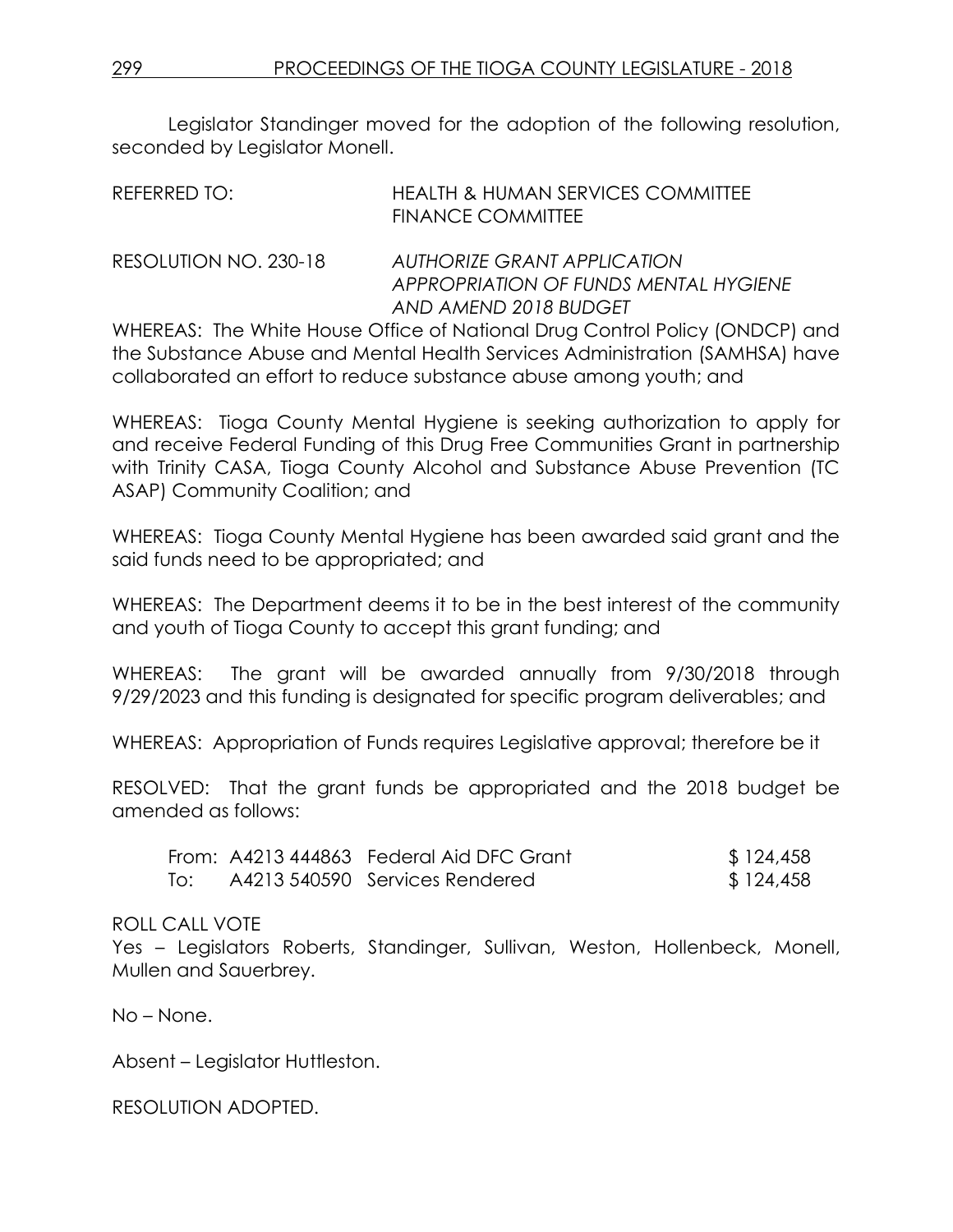Legislator Standinger moved for the adoption of the following resolution, seconded by Legislator Sullivan.

| REFERRED TO:          | <b>HEALTH &amp; HUMAN SERVICES COMMITTEE</b> |
|-----------------------|----------------------------------------------|
| RESOLUTION NO. 231-18 | APPROVE FUNDING<br>2018 YOUTH BUREAU PROGRAM |

WHEREAS: The Tioga County Legislature approves Youth Bureau program funding which is 100% reimbursable from the New York State Office of Children and Family Services; and

WHEREAS: The Tioga County Youth Bureau's 2018 program funding was initially approved by Resolution 111-18; and

WHEREAS: Additional funding is available in the 2018 Youth Bureau budget; and

WHEREAS: The Tioga County Youth Board, in consultation with the Department of Social Services, has recommended the following program for funding

Kali's Klub House 7 Step to Success  $$4,800$ 

Therefore be it

RESOLVED: That the above program, as recommended by the Tioga County Youth Board, be approved by the Tioga County Legislature for this increased funding in the amount indicated above.

ROLL CALL VOTE

Yes – Legislators Roberts, Standinger, Sullivan, Weston, Hollenbeck, Monell, Mullen and Sauerbrey.

No – None.

Absent – Legislator Huttleston.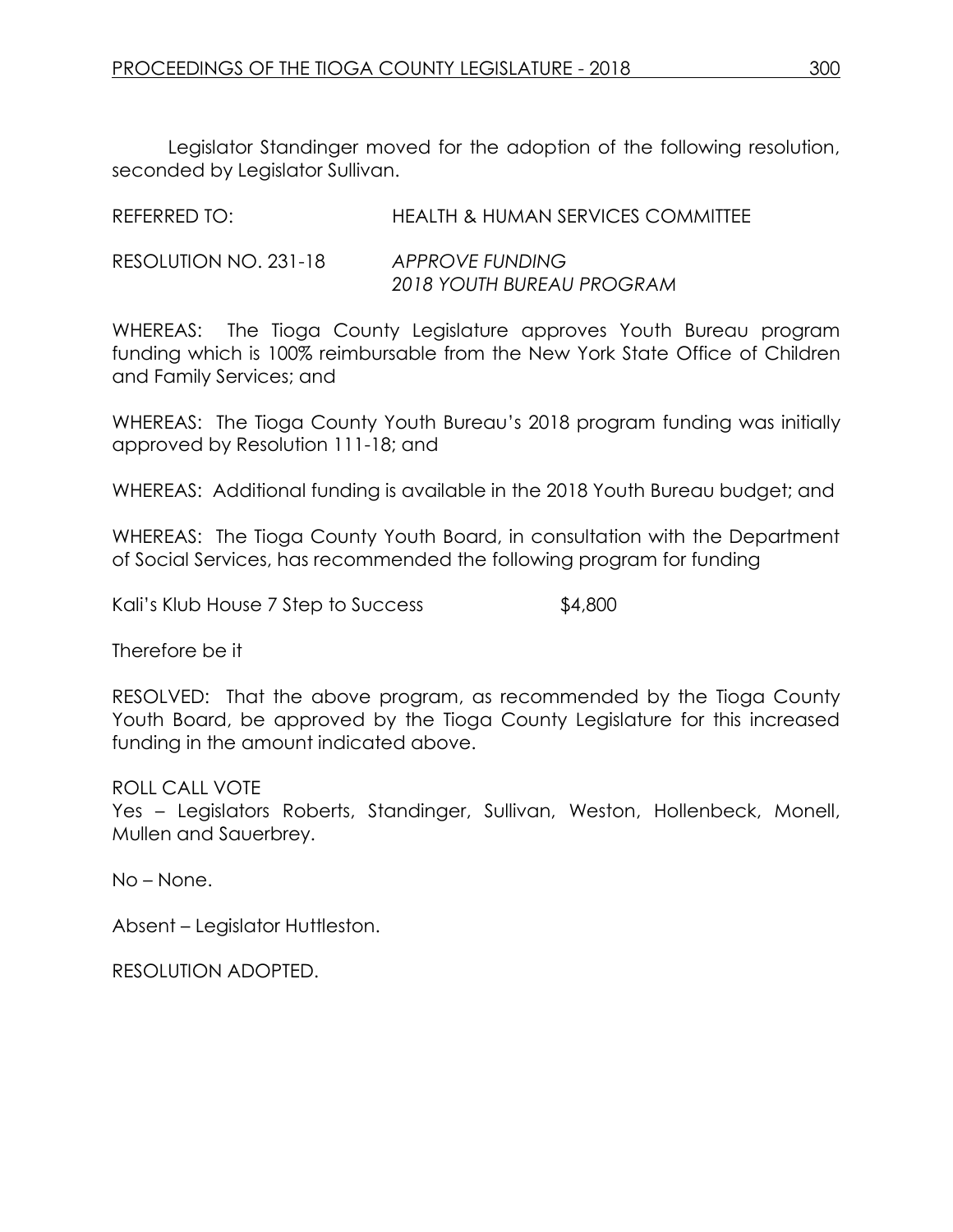Legislator Mullen moved for the adoption of the following resolution, seconded by Legislator Hollenbeck.

REFERRED TO: PUBLIC SAFETY COMMITTEE

RESOLUTION NO. 232-18 *AUTHORIZE THE SUBMISSION OF EMPG18 GRANT APPLICATION OFFICE OF EMERGENCY SERVICES*

WHEREAS: The NYS Office of Homeland Security and Emergency Services has announced the 2018 EMPG (Emergency Management Planning Grant) funding; and

WHEREAS: County Policy #47 requires that a resolution be approved before any such grant application is submitted. However, due to the short notification period, the Tioga County Office of Emergency Services had to submit an application for this funding by September 30, 2018; therefore be it

RESOLVED: That the Tioga County Office of Emergency Services be given authorization to apply for the 2018 EMPG grant application, after the fact, to be in compliance with county policy.

ROLL CALL VOTE

Yes – Legislators Roberts, Standinger, Sullivan, Weston, Hollenbeck, Monell, Mullen and Sauerbrey.

No – None.

Absent – Legislator Huttleston.

RESOLUTION ADOPTED.

Legislator Roberts moved for the adoption of the following resolution, seconded by Legislator Sullivan.

REFERRED TO: PUBLIC WORKS COMMITTEE

RESOLUTION NO. 233-18 *FILING OF AN APPLICATION FOR STATE GRANT FROM DEC MUNICIPAL WASTE REDUCTION AND RECYCLING (MWRR) PROGRAM*

WHEREAS: The State of New York announced a grant from the DEC municipal waste reduction and recycling (MWRR) program to assist counties and local governments with their waste reduction program expenses; and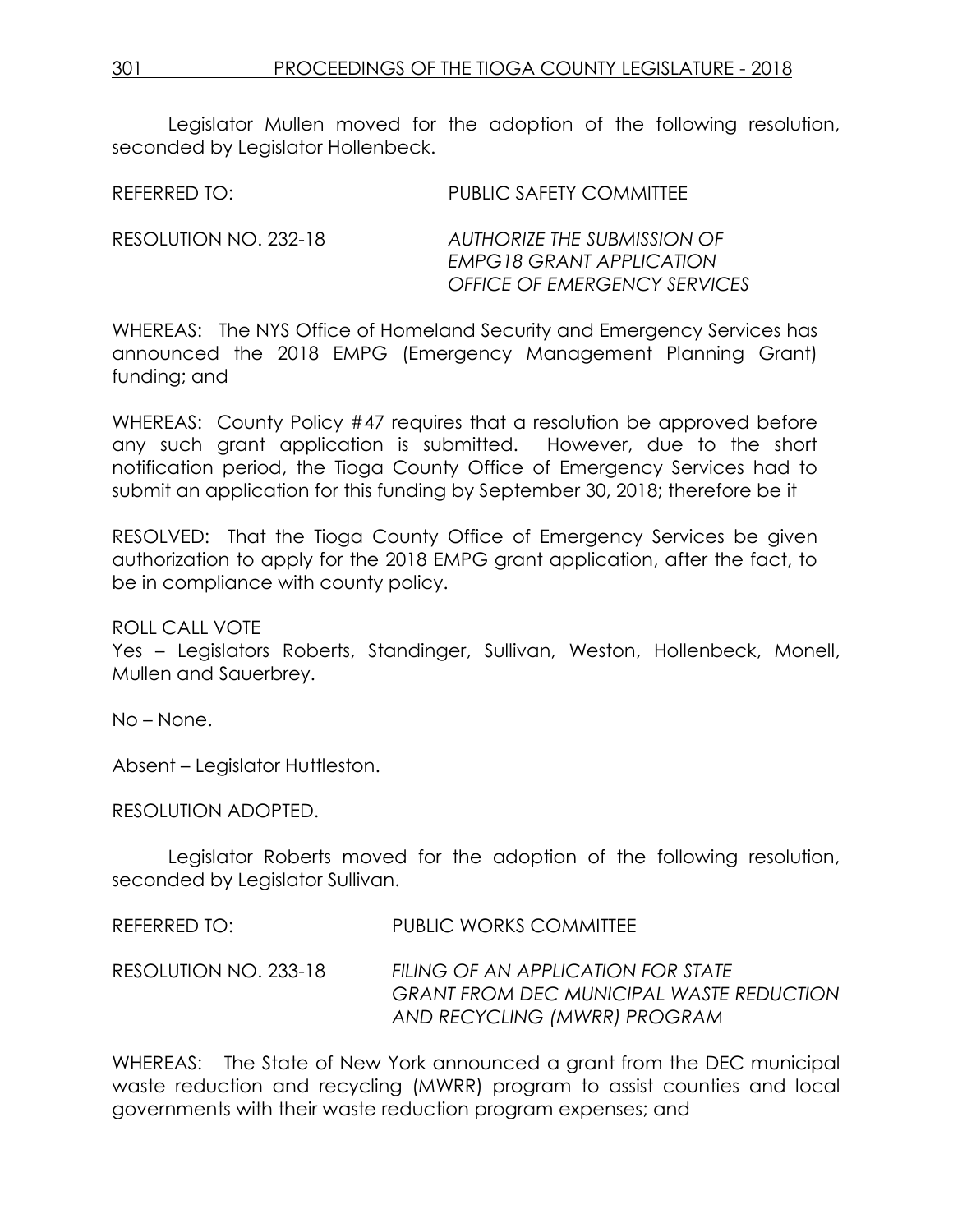WHEREAS: Through this grant Solid Waste would be partially reimbursed for their eligible costs of their MWRR program; therefore be it

RESOLVED: That the Tioga County Legislature authorizes the Sustainability Manager to apply and administer said grant via NYS Grants Gateway; and

RESOLVED: That the Tioga County Legislature authorizes and directs the Chair or their designee to sign the application via Grants Gateway for grant upon approval by the County Attorney.

## ROLL CALL VOTE

Yes – Legislators Roberts, Standinger, Sullivan, Weston, Hollenbeck, Monell, Mullen and Sauerbrey.

No – None.

Absent – Legislator Huttleston.

RESOLUTION ADOPTED.

Legislator Standinger moved for the adoption of the following resolution, seconded by Legislator Sullivan.

REFERRED TO: ADMINISTRATIVE SERVICES COMMITTEE

RESOLUTION NO. 234-18 *REQUESTING TIOGA COUNTY VETERANS' SERVICE AGENCY BE ALLOWED TO PURSUE A GRANT KNOWN AS OPERATION DEEP DIVE*

WHEREAS: The America's Warrior Partnership in conjunction with the University of Alabama and the Bristol-Myers Squibb Foundation are offering \$10,000 grants to selected community groups for the purpose of championing an innovative, community-based veteran suicide prevention study known as Operation Deep Dive; and

WHEREAS: This community-based research project is designed to be led by and for our community, with direct and tangible benefits for local veterans through the process, and our leadership through this study could have a significant impact on reducing veteran suicides in our community and nationally; and

WHEREAS: Results from this research could help to identify community-specific risk factors, demonstrate where the community is already helping prevent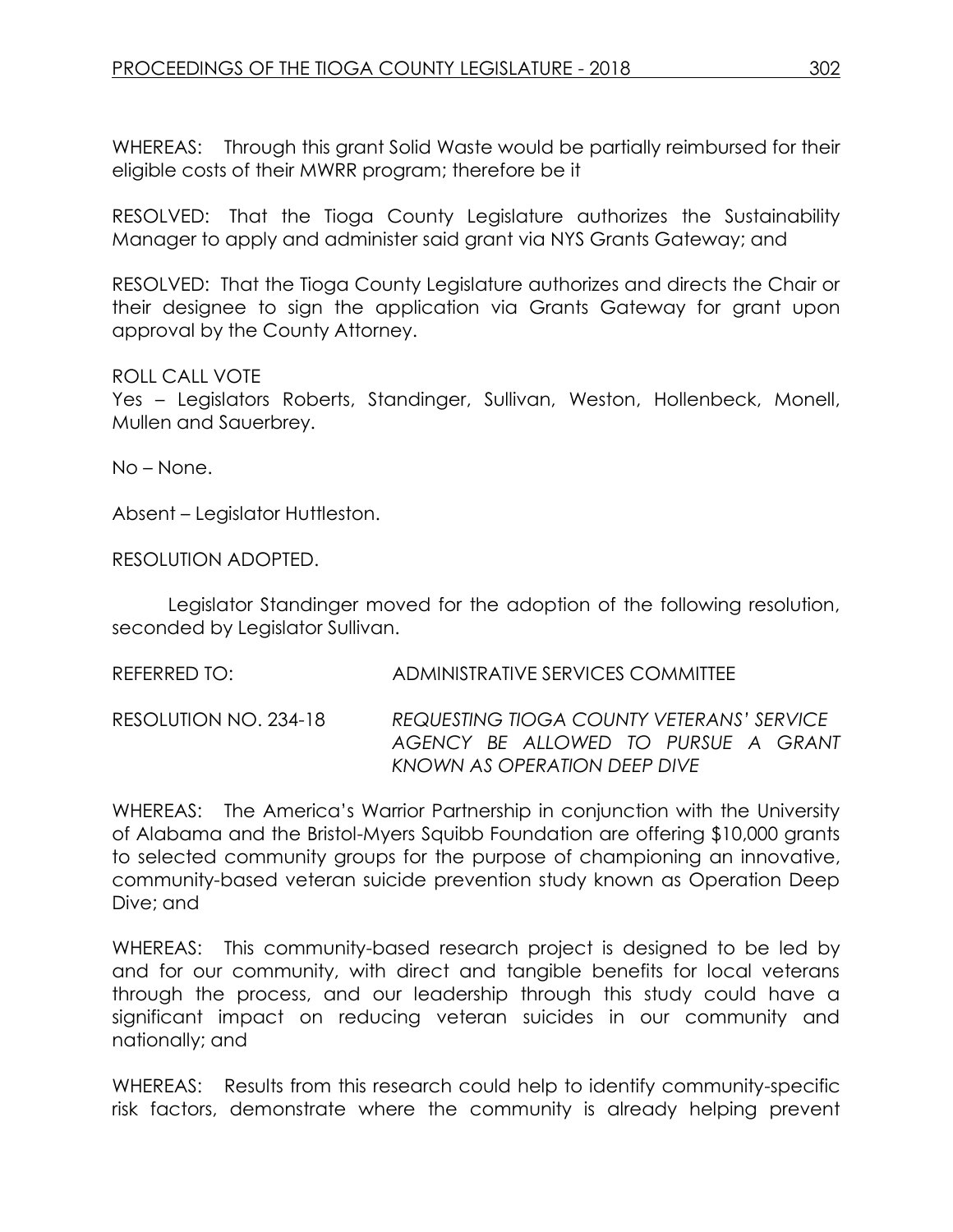suicides, and proactively address suicide warning signs. Findings from this study could be utilized to obtain further funding to implement innovative, communityspecific programming focused on veteran suicide prevention and enhancing quality of life, to include prevention and outreach activities such as recreation or other life-enhancing or community-building veteran programs; and

WHEREAS: This project will involve creating a Community Action Team and involve direct funded support from America's Warrior Partnership in the form of materials and personnel; therefore be it

RESOLVED: That the Tioga County Legislature allow the Tioga County Veterans' Service Agency to pursue this grant application to conduct the Suicide Study and recruit necessary community partners for this project.

ROLL CALL VOTE

Yes – Legislators Roberts, Standinger, Sullivan, Weston, Hollenbeck, Monell, Mullen and Sauerbrey.

No – None.

Absent – Legislator Huttleston.

RESOLUTION ADOPTED.

Legislator Roberts moved for the adoption of the following resolution, seconded by Legislator Sullivan.

REFERRED TO: PUBLIC WORKS COMMITTEE RESOLUTION NO. 235-18 *AUTHORIZE CONTRACT WITH NYS UNIFIED COURT SYSTEM*

WHEREAS: Tioga County is required by law to furnish and maintain adequate court facilities for use by trial courts of the State of New York; and

WHEREAS: Chapter 686 of the Laws of 1996 requires the State of New York to contract with political subdivisions of the State for cleaning as well as minor repairs of court facilities; therefore be it

RESOLVED: That the Tioga County Legislature authorizes Public Works to enter into a new five year agreement with the Unified Court System for court cleaning and minor repairs upon approval of the County Attorney and that the Chair of the Legislature be authorized to sign said agreement.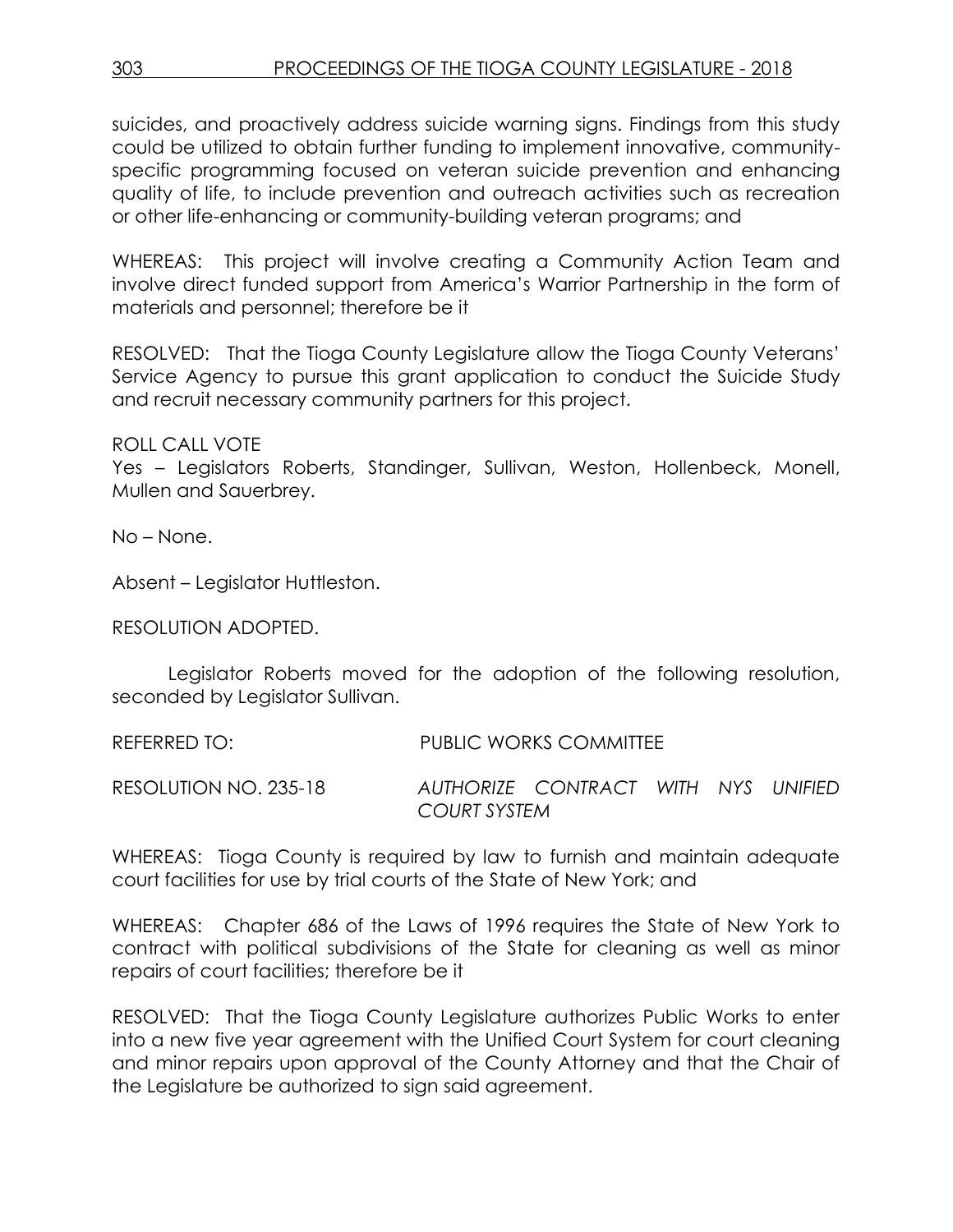Yes – Legislators Roberts, Standinger, Sullivan, Weston, Hollenbeck, Monell, Mullen and Sauerbrey.

No – None.

Absent – Legislator Huttleston.

RESOLUTION ADOPTED.

Legislator Mullen moved for the adoption of the following resolution, seconded by Legislator Hollenbeck.

REFERRED TO: PUBLIC SAFETY COMMITTEE RESOLUTION NO. 236-18 *RESOLUTION TO APPROVE A CONTRACT BETWEEN THE TIOGA COUNTY PROBATION DEPT. AND BUDDI US, LLC*

WHEREAS: The Legislature has previously approved a contract between the Probation Department and Buddi, US, LLC companies for the use of Electronic Monitoring units to be used with youth and adults as an alternative to incarceration or an alternative to detention; and

WHEREAS: The Probation Department initiated a contract for electronic monitoring services from Buddi US, LLC at the cost of \$3.80 per day per device, with no fee for units on the shelf, and this contract may be auto-renewed yearly per the written contract; and

WHEREAS: The NYS Office of Children and Family Services (OCFS) has directed every county to create Alternative to Detention programing and Tioga Probation has utilized Electronic Monitoring as an Alternative to Detention and is part of Tioga's STSJP funding request to NYS OCFS and part of the Tioga County Raise the Age Comprehensive Plan that such services should be available to youth; and

WHEREAS: Tioga County Probation has budgeted funds for Electronic Monitoring services in the amount of \$10,000 in account number A3142 540140 in the 2019 budget broken down as \$8,000 for adults and juvenile delinquents and \$2,000 for youth covered under the provisions of Raise the Age legislation; therefore be it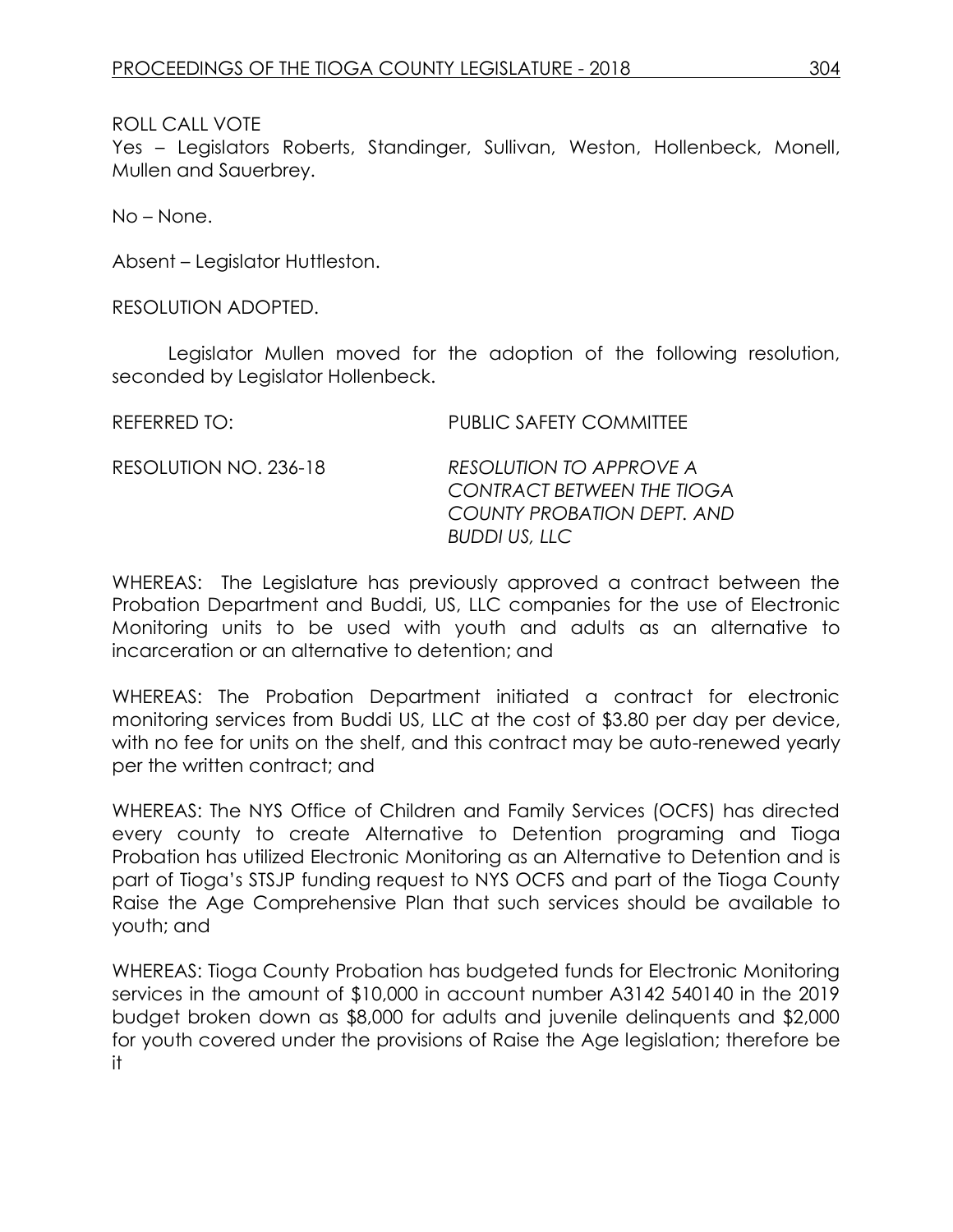RESOLVED: That the Tioga County Probation Director is approved to continue the contract with Buddi, US, LLC to provide Electronic Monitoring hardware and internet accessible software for adults and juveniles to the Probation Department as part of the County's Alternative to Incarceration and Alternative to Detention programming.

# ROLL CALL VOTE

Yes – Legislators Roberts, Standinger, Sullivan, Weston, Hollenbeck, Monell, Mullen and Sauerbrey.

No – None.

Absent – Legislator Huttleston.

RESOLUTION ADOPTED.

Legislator Monell moved for the adoption of the following resolution, seconded by Legislator Sullivan.

REFERRED TO: HEALTH & HUMAN SERVICES COMMITTEE

RESOLUTION NO. 237-18 *AUTHORIZE INTER-MUNICIPAL AGREEMENT*

WHEREAS: New York State passed legislation as part of the 2017-2018 New York State Budget requiring implementation of new Raise the Age (RTA) laws by counties beginning on 10/1/18 with anticipated reimbursement of associated costs to counties; and

WHEREAS: A group of New York State counties are organizing to create the "Raise the Age Compliance Coalition" in accordance with Section 119-o of New York State General Municipal Law; and

WHEREAS: The RTA laws of New York State require counties to develop and have available various levels of juvenile detention; and

WHEREAS: Not-for Profit Corporation Law Section 1411 allows any one or more Counties of the State to create a Local Development Corporation to be incorporated by public officers or private individuals and operated for exclusively charitable or specific public purposes; and

WHEREAS: Tioga County is desirous of entering into an Inter-Municipal Agreement with a consortium of counties to create a Local Development Corporation for the purpose of recommending how to develop, establish, operate, maintain and fund a new joint county detention facility; and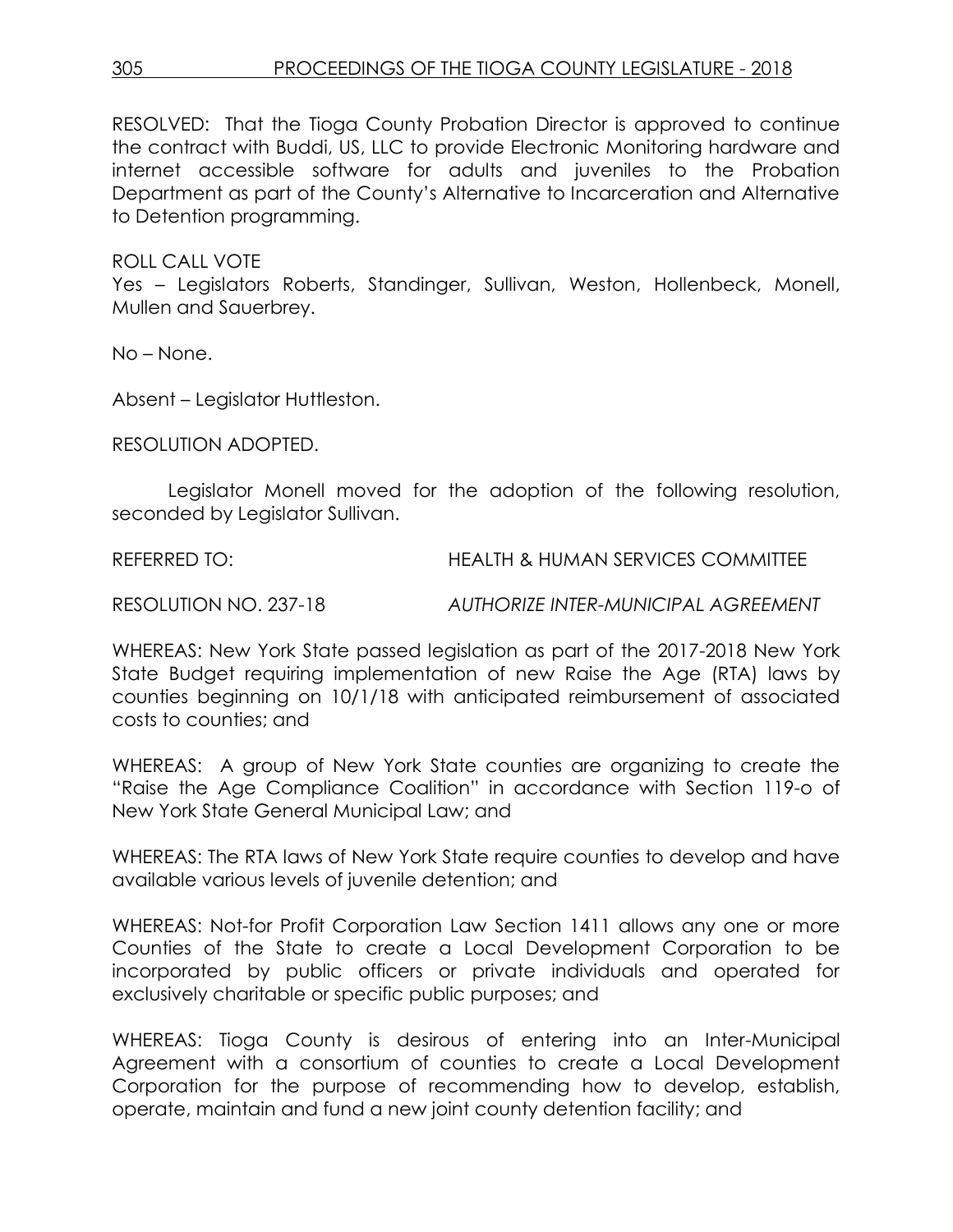WHEREAS: Participation in this Inter-Municipal Agreement will not bind the County to contribute funds or resources to acquire and/or construct any detention facility; therefore, be it

RESOLVED: That the Chairman of the County Legislature or her designee, upon review and approval by the County Attorney, be and hereby is authorized to sign an Inter-Municipal Agreement with a consortium of counties for the purposes listed above.

## ROLL CALL VOTE

Yes – Legislators Roberts, Standinger, Sullivan, Weston, Hollenbeck, Monell, Mullen and Sauerbrey.

No – None.

Absent – Legislator Huttleston.

RESOLUTION ADOPTED.

Legislator Sullivan moved for the adoption of the following resolution, seconded by Legislator Weston.

REFERRED TO: ITCS COMMITTEE

RESOLUTION NO. 238-18 *AUTHORIZE AGREEMENT FOR REPLACEMENT OF COUNTY FIBER OPTIC LINES*

WHEREAS: The Tioga County Legislature recognizes the need to ensure that the infrastructure of the County's IT operations is kept up to date and in good repair; and

WHEREAS: The ITCS department has analyzed the existing fiber optic cabling currently in use between the 56 Main Street, 20 Court Street, 1062 State Route 38 (HHS) and 103 Corporate drive (Public Safety) buildings; and

WHEREAS: This analysis has determined that these cables are reaching the end of their projected 20 year lifespan; and

WHEREAS: The replacement cost of these lines is typically \$20,000 per mile, or approximately \$70,000; and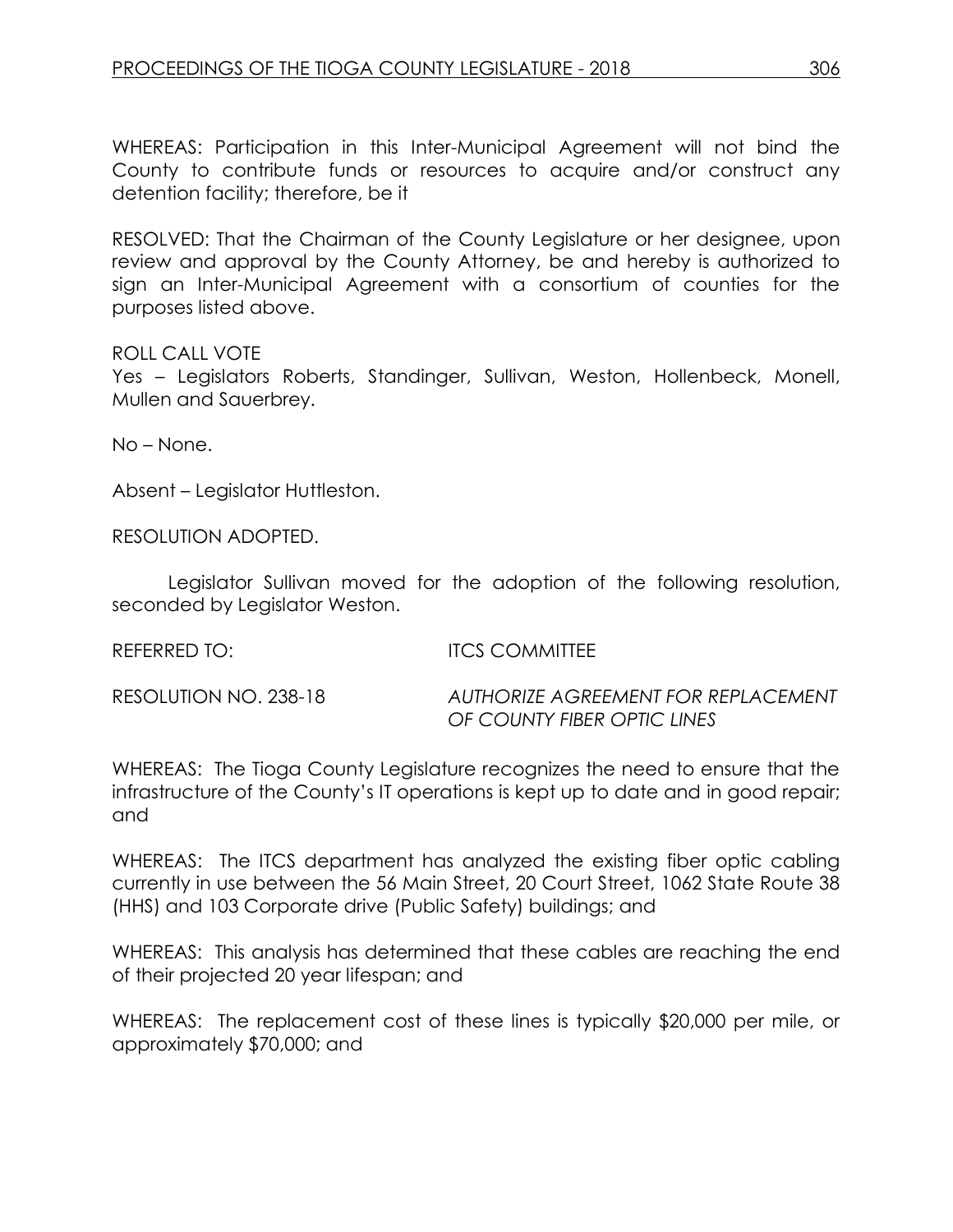WHEREAS: Tioga County has received a proposal for upgrade and replacement of these fiber optic lines from Plexicomm, LLC with new 72-strand armored cabling at no direct cost to the County with Plexicomm handling future maintenance; and

WHEREAS: A Memorandum Of Understanding would be signed with Plexicomm giving Plexicomm use of 48 strands of fiber for the life of the fiber; therefore be it

RESOLVED: That the Tioga County Legislature hereby authorizes the Legislative Chair to sign appropriate paperwork for an MOU with Plexicomm, LLC for the above-described agreement, per review and approval by the County Attorney.

Legislator Sullivan made a motion to amend the above resolution, seconded by Legislator Mullen and to read as follows:

Change the last two whereas' and the resolved as follows:

"WHEREAS: Tioga County has received a proposal for upgrade and replacement of these fiber optic lines from Plexicomm, LLC with a replacement of at least 24 strand armored cable and all appropriate components to complete this project; and

WHEREAS: Plexicomm seeks an overlash agreement to utilize this route to attach Plexicomm-owned fiber; therefore be it

RESOLVED: That the Tioga County Legislature hereby authorizes the Legislative Chair to sign appropriate paperwork for an overlash agreement with Plexicomm, LLC for the above-described project, per review and approval by the County Attorney."

# ROLL CALL VOTE ON AMENDMENT

Yes – Legislators Roberts, Standinger, Sullivan, Weston, Hollenbeck, Monell, Mullen and Sauerbrey.

No – None.

Absent – Legislator Huttleston.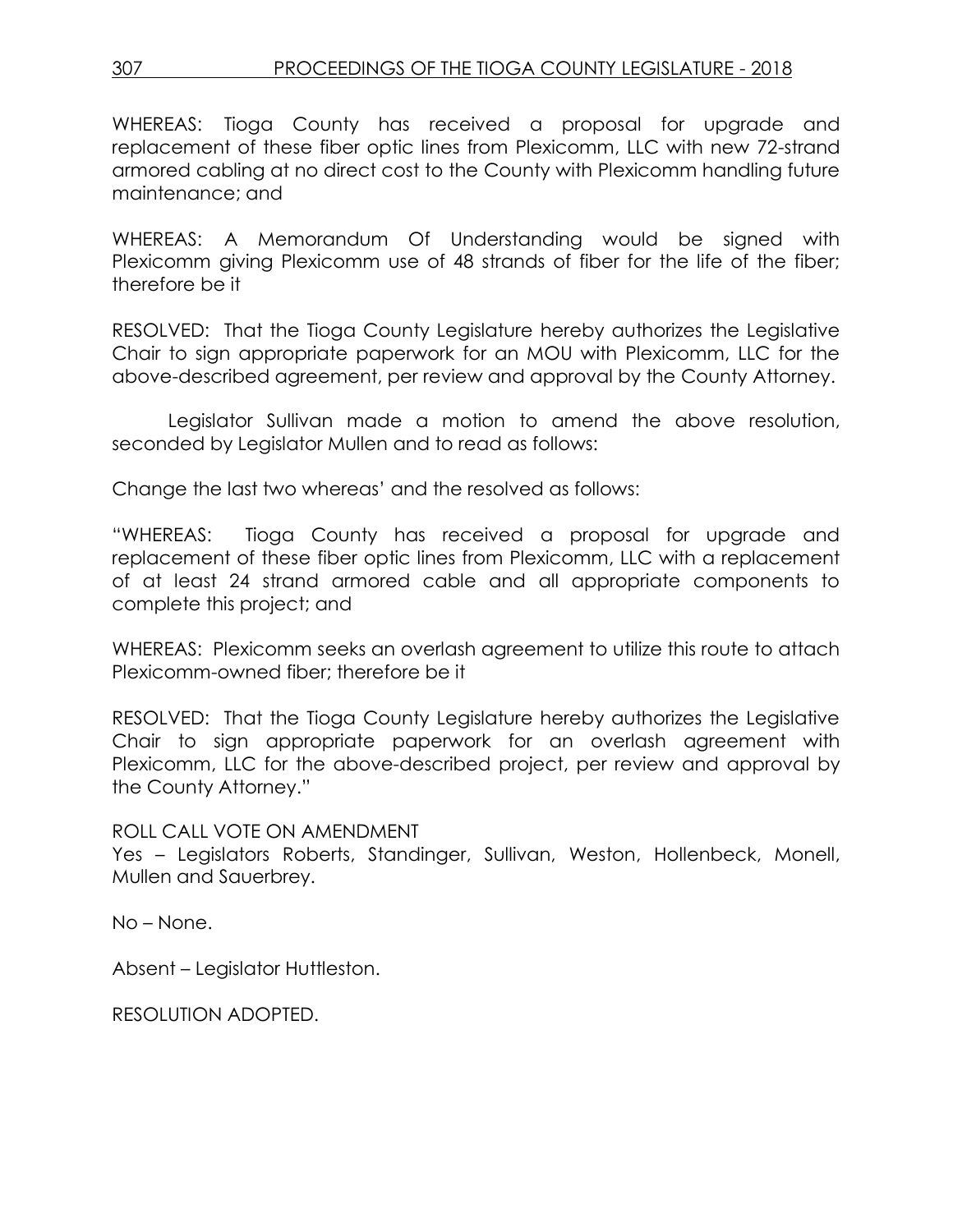# ROLL CALL VOTE ON RESOLUTION AS AMENDED

Yes – Legislators Roberts, Standinger, Sullivan, Weston, Hollenbeck, Monell, Mullen and Sauerbrey.

No – None.

Absent – Legislator Huttleston.

RESOLUTION ADOPTED.

Legislator Sullivan moved for the adoption of the following resolution, seconded by Legislator Monell.

REFERRED TO: ITCS COMMITTEE

RESOLUTION NO. 239-18 *AUTHORIZATION TO PROCEED WITH SHARED SERVICES AGREEMENTS*

WHEREAS: The Tioga County Legislature recognizes the need to maintain efficient government operations and achieve cost savings for services where applicable; and

WHEREAS: Through the 2018 Shared Services Plan Information Technology services has been identified as a project that meets the criteria of increasing service efficiency and achieving cost savings; and

WHEREAS: The Tioga County ITCS department has conducted extensive work with the municipalities of Owego (Town), Nichols (Village), Waverly (Village) and Barton (Town) to identify and plan a shared IT services arrangement to be implemented in 2019; and

WHEREAS: This process has identified that implementing shared services with municipalities will achieve a cost savings for the municipalities and provide revenue to the County to offset existing service costs; and

WHEREAS: It is understood that additional municipalities will seek shared services arrangements in the future; therefore be it

RESOLVED: That the Tioga County Legislature hereby authorizes the Legislative Chair to sign paperwork associated with the shared services agreements for constituent municipalities and agencies within the county, each contingent upon review and approval by the County Attorney and the Director of ITCS.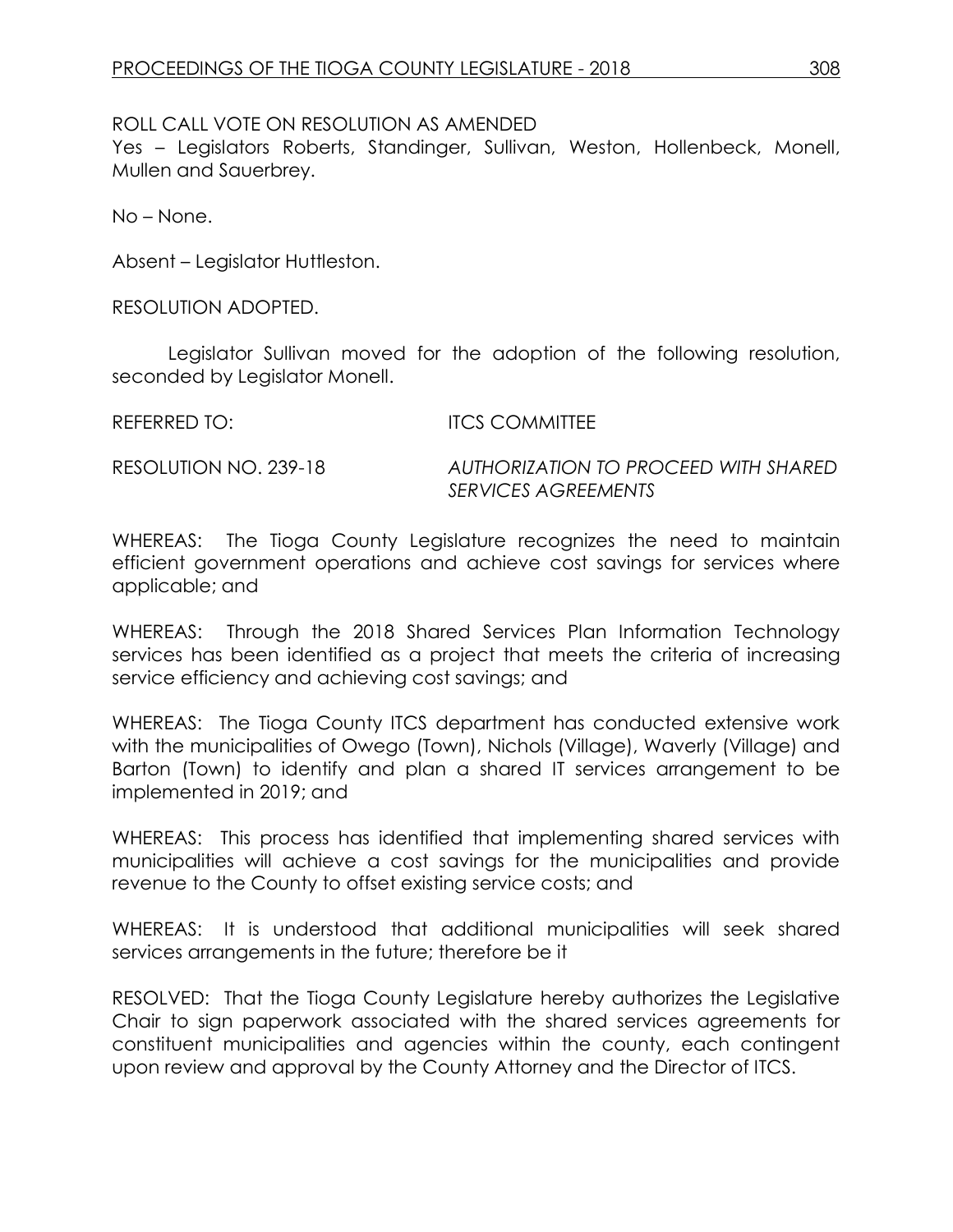Yes – Legislators Roberts, Standinger, Sullivan, Weston, Hollenbeck, Monell, Mullen and Sauerbrey.

No – None.

Absent – Legislator Huttleston.

RESOLUTION ADOPTED.

Legislator Sullivan moved for the adoption of the following resolution, seconded by Legislator Weston.

REFERRED TO: LEGAL/FINANCE AND PERSONNEL

RESOLUTION NO. 240-18 *ADOPTION OF SEXUAL HARASSMENT PREVENTION POLICY* 

WHEREAS: The 2019 New York State Budget included multi-pronged legislation to combat sexual harassment in the workplace; and

WHEREAS: As a result of this legislation, Tioga County must have a stand-alone sexual harassment policy which includes the minimum standards as set forth in the model policy established by New York State in consultation with the Department of Labor and Division of Human Rights, and train employees in accordance with the new guidelines; and

WHEREAS: Tioga County currently does not have a stand-alone sexual harassment policy; and

WHEREAS: A new stand-alone sexual harassment policy has been written for Tioga County based on the model policy established by New York State; now therefore be it

RESOLVED: That the Tioga County Legislature hereby adopts the new standalone sexual harassment policy to be known as "Sexual Harassment Prevention Policy for Tioga County" as follows: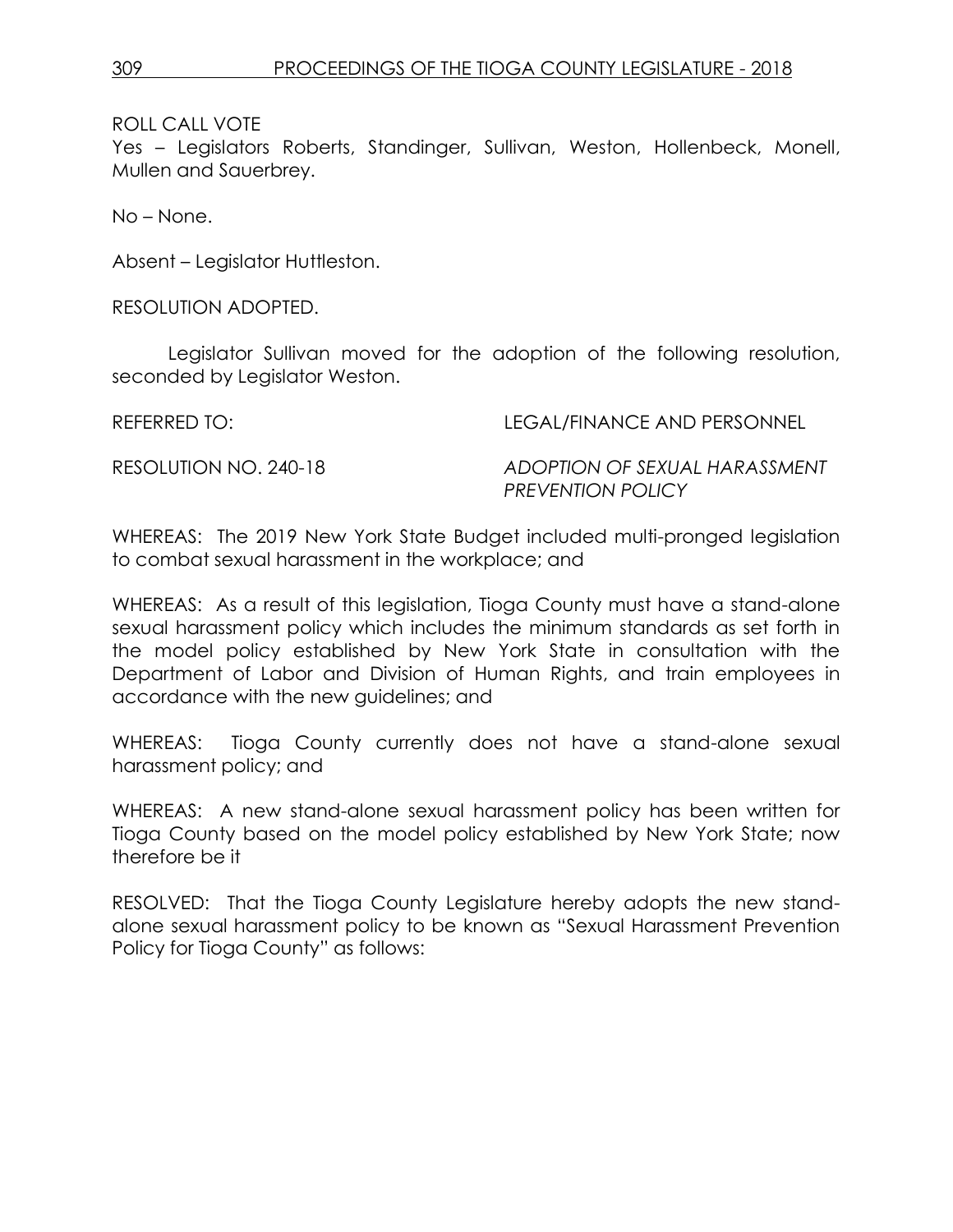# *TIOGA COUNTY* **SEXUAL HARASSMENT PREVENTION POLICY**

## **I. POLICY STATEMENT**

 $\overline{a}$ 

Tioga County is committed to maintaining a workplace free from sexual harassment. Sexual harassment, which includes harassment on the basis of sex, self-identified or perceived sex or gender, sexual orientation, gender identity, gender expression or transgender status, is a form of workplace discrimination. Sexual harassment is considered a serious form of employee misconduct. All employees, interns, volunteers, and non-employees are required to work in a manner that prevents sexual harassment in the workplace. Any employee, intern, volunteer, or non-employee in the workplace who engages in sexual harassment or retaliation will be subject to remedial and/or disciplinary action, up to and including termination. This Policy is one component of Tioga County's commitment to a discrimination-free work environment.<sup>1</sup>

Sexual harassment is against the law. All persons have a legal right to a workplace free from sexual harassment. This right can be enforced by filing a complaint internally with Tioga County, and/or with a government agency or in court under federal, state or local antidiscrimination laws.

Sexual harassment is offensive, is a violation of our policies, is unlawful, and may subject Tioga County to liability for harm to targets of sexual harassment. Harassers may also be individually subject to liability. Those covered by this Policy who engage in sexual harassment, and managers and supervisors who engage in sexual harassment or who knowingly allow such behavior to continue, will be subject to remedial action or discipline in accordance with law or an applicable Collective Bargaining Agreement. This Policy also prohibits retaliation against individuals who report or complain of sexual harassment or participate in the investigation of a sexual harassment complaint, as further described herein.

Complaints of sexual harassment must be submitted to the Compliance Officer: The Personnel Officer or the County Attorney*.* In the event that the Compliance Officer is the subject of the complaint, complaints must be made to the Tioga County Legislative Chair. Tioga County will conduct a prompt, thorough and confidential investigation that ensures due process for all parties, whenever Tioga County or its supervisory or managerial personnel receives a complaint about sexual harassment or retaliation, or otherwise knows of possible sexual harassment occurring. Tioga County will keep the investigation confidential to the extent possible. Effective corrective action will be taken whenever sexual harassment or retaliation is found to have occurred. All persons covered by this Policy, including managers and supervisors, are required to cooperate with any internal investigation of sexual harassment.

All employees, interns, volunteers, and non-employees are to report any harassment or behaviors that violate this Policy. Tioga County will provide a complaint form for the reporting of harassment and to file complaints. Managers and supervisors are **required**  to report **any** complaint that they receive, or any harassment that they observe or become aware of in the workplace. Such reporting must be in written form to the

 $<sup>1</sup>$  Note that other forms of discrimination, as well as harassment based on protected classes or</sup> characteristics other than those covered under this policy are covered separately under Tioga County's Discrimination and Discriminatory Harassment Policy.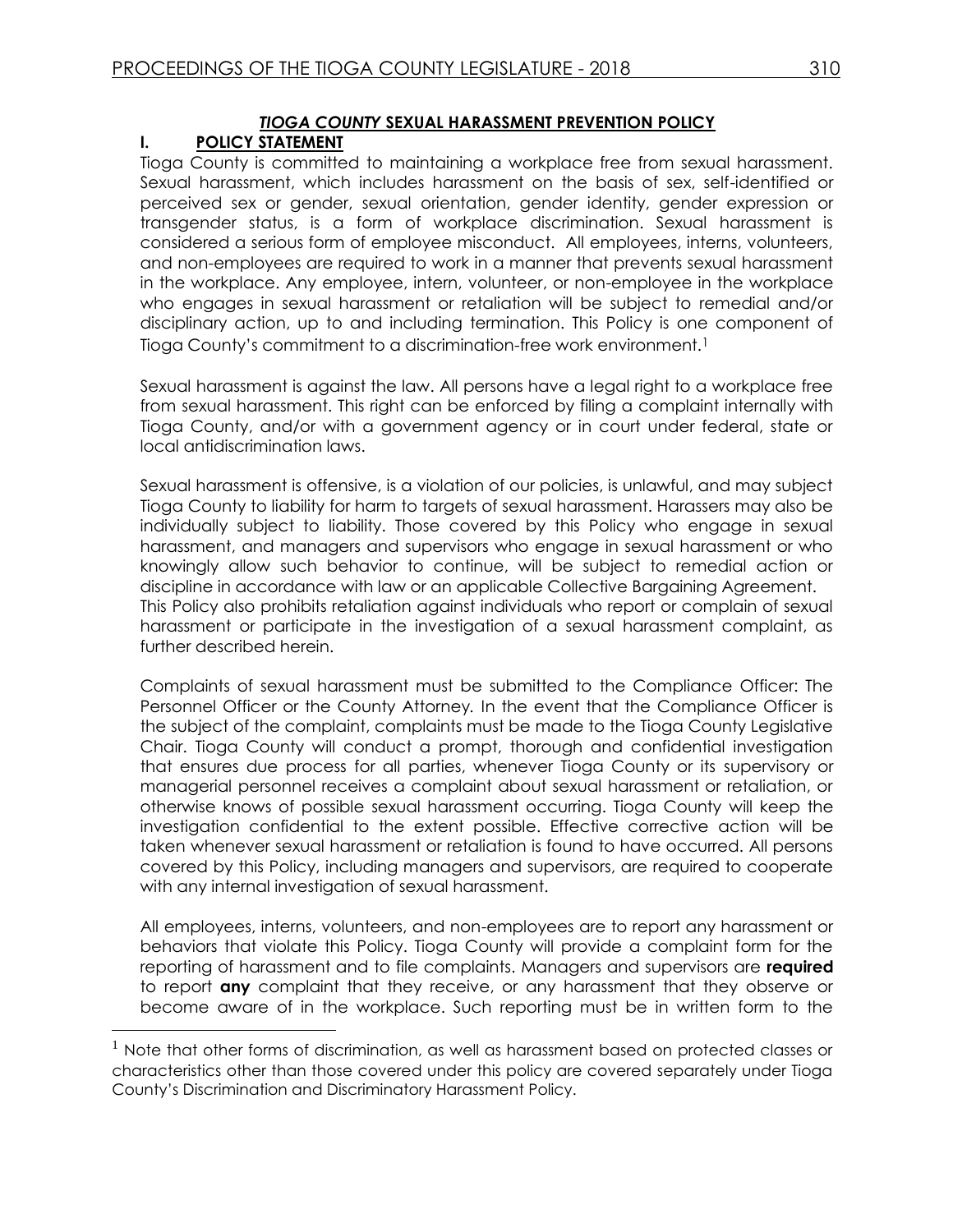Compliance Officer. Confronting the harasser is not required but is encouraged if the complainant feels it is possible and safe to do so. Anyone covered by this Policy has the right to file a good faith complaint without first communicating with the offender.

# **SCOPE**

- **A. Who is covered by this Policy?** This Policy applies to all employees, applicants for employment, interns, whether paid or unpaid, volunteers, non-employees and persons conducting business with Tioga County2.
- **B. Who can be a target of sexual harassment?** Sexual harassment can occur between any individuals, regardless of their sex or gender. New York Law protects employees, paid or unpaid interns, and non-employees who provide services in the workplace. This Policy also protects volunteers of Tioga County.
- **C. Who can be a sexual harasser:** A harasser can be a superior, a subordinate, a coworker or anyone in the workplace including an independent contractor, contract worker, vendor, client, customer or visitor, or anyone with whom the person interacts while conducting their job duties.
- **D. Where can sexual harassment occur?** Unlawful sexual harassment is not limited to the physical workplace itself. It can occur while employees, interns and/or volunteers are traveling for business or at employer sponsored events or parties. Calls, texts, emails, and social media usage can constitute or contribute to unlawful workplace harassment, even if occurring away from the workplace premises or not during work hours.

## **II. DEFINITIONS OF PROHIBITED CONDUCT**

#### **A. What is sexual harassment?**

Sexual harassment is a form of sex discrimination and is unlawful under federal, state, and (where applicable) local law. Sexual harassment includes harassment on the basis of sex, self-identified or perceived sex or gender, sexual orientation, gender identity, gender expression or transgender status.

Sexual harassment includes unwelcome conduct which is either of a sexual nature, or which is directed at an individual because of that individual's sex when:

- o Such conduct has the purpose or effect of unreasonably interfering with an individual's work performance or creating an intimidating, hostile or offensive work environment, even if the complaining individual is not the intended target of the sexual harassment;
- o Such conduct is made either explicitly or implicitly a term or condition of employment; *or*
- o Submission to or rejection of such conduct is used as the basis for employment decisions affecting an individual's employment.

A sexually harassing hostile work environment consists of words, signs, jokes, pranks, intimidation or physical violence which are of a sexual nature, or which are directed at an individual because of that individual's sex, self-identified or perceived sex or gender, sexual orientation, gender identity, gender expression or transgender status. Sexual harassment also consists of any unwanted verbal or physical advances, sexually explicit derogatory statements or sexually discriminatory remarks made by someone which are offensive or objectionable to the recipient, which cause the recipient discomfort or humiliation, and/or which interfere with the recipient's job performance.

 $\overline{a}$ 

<sup>&</sup>lt;sup>2</sup> Non-employees, as defined by law, includes contractors, vendors and consultants or those who are employees of the contractor, vendor or consultant.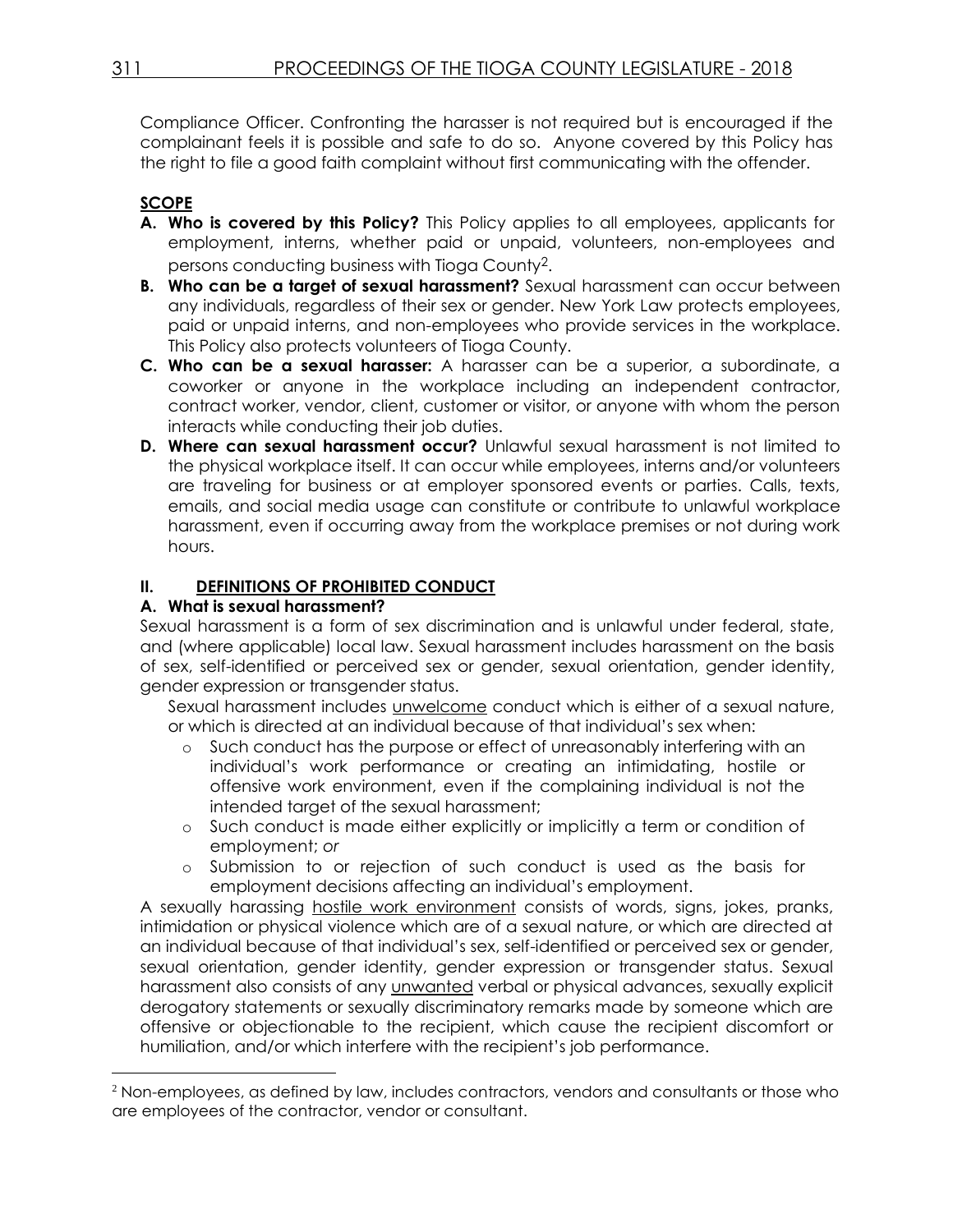Sexual harassment also occurs when a person in authority tries to offer job benefits for sexual favors. This can include hiring, promotion, continued employment or any other terms, conditions or privileges of employment. This is also called "quid pro quo" harassment.

Anyone subject to and/or covered by this Policy who feels harassed should complain so that any violation of this policy can be corrected promptly. Any harassing conduct, even a single incident, can be addressed under this policy.

#### **B. Examples of sexual harassment**

Sexual harassment under the law and prohibited by this Policy may include, but is not limited to, the following prohibited conduct:

- Physical assaults of a sexual nature, such as:
	- o Touching, pinching, patting, grabbing, brushing against another person's body or poking another person's body; rape, sexual battery, molestation or attempts to commit these assaults (which should be reported to local authorities as promptly as is possible).
- Unwanted sexual advances or propositions, such as:
	- o Requests for sexual favors accompanied by implied or overt threats concerning the target's job performance evaluation, a promotion or other employment benefits or detriments; subtle or obvious pressure for unwelcome sexual activities.
- Sexually oriented gestures, noises, remarks, jokes or comments about a person's sexuality or sexual experience, which create a hostile work environment.
- Sex stereotyping, which occurs when conduct or personality traits are considered inappropriate or treated negatively simply because they may not conform to other people's ideas or perceptions about how individuals of a particular sex should look or act.
- Sexual or discriminatory displays or publications anywhere in the workplace, such as:
	- o Displaying pictures, posters, calendars, graffiti, objects, promotional material, reading materials or other materials that are sexually demeaning or pornographic. This includes such sexual displays on workplace computers or cell phones and sharing such displays while in the workplace or in a work-related gathering or setting.
- Hostile actions taken against an individual because of that individual's sex, selfidentified or perceived sex or gender, sexual orientation, gender identity, gender expression or transgender status, such as:
	- o Interfering with, destroying or damaging a person's workstation, tools or equipment, or otherwise interfering with the individual's ability to perform the job;
	- o Sabotaging an individual's work;
	- o Bullying, yelling, name-calling.

## **C. Retaliation**

In addition to sexual harassment, retaliation for opposing or complaining of sexual harassment or participating in investigations of sexual harassment is prohibited by law and prohibited under this Policy. No person covered by this Policy shall be subjected to such unlawful retaliation. Unlawful retaliation can be any adverse employment action, including being discharged, disciplined, discriminated against, or any action that would keep or discourage anyone covered by this Policy from coming forward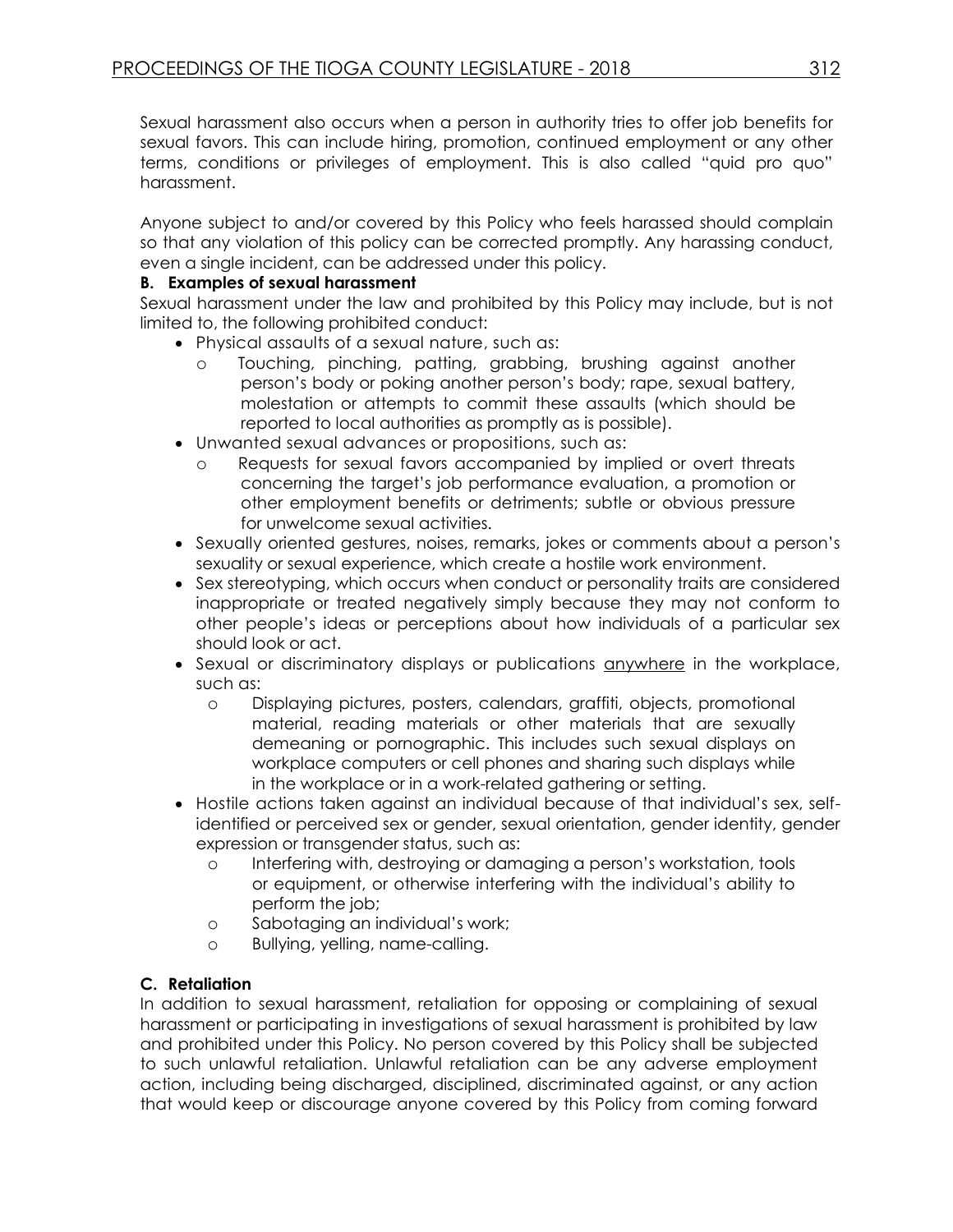to make or support a sexual harassment claim. Adverse action need not be jobrelated or occur in the workplace to constitute unlawful retaliation.

The New York State Human Rights Law and this Policy protect any individual who has engaged in "protected activity." Protected activity occurs when a person has:

- made a complaint of sexual harassment, either internally or with any antidiscrimination agency;
- testified or assisted in a proceeding involving sexual harassment under this Policy, the State Human Rights Law or other anti-discrimination law;
- opposed sexual harassment by making a verbal or informal complaint to Tioga County (including a supervisor or manager) or by simply informing a supervisor or manager of harassment;
- reported that another employee, intern, volunteer or non-employee covered by this Policy has been sexually harassed; or
- encouraged a fellow employee, intern, volunteer and/or non-employee covered by this Policy to report harassment.

Employees, interns, volunteers, and non-employees who believe they have been subjected to retaliation should report this conduct in accordance with the same reporting procedures as are outlined below. These complaints of retaliation will be investigated in accordance with the same procedures utilized to investigate a complaint of sexual harassment. Individuals also may file complaints of retaliation with the federal or state enforcement agencies (EEOC or New York State Division of Human Rights.) Any individual found to have engaged in retaliation as defined in this Policy may be subject to disciplinary action up to and including termination, and/or other corrective or remedial action as necessary.

## **III. REPORTING PROCEDURES AND RESPONSIBILITIES**

#### **A. Reporting Procedures**

**Preventing sexual harassment is everyone's responsibility.** Tioga County cannot prevent or remedy sexual harassment unless it knows about it. Any employee, intern, volunteer or non-employee who has been subjected to behavior that may constitute sexual harassment is strongly encouraged to report such behavior to the Compliance Officer set forth below. Anyone who witnesses or becomes aware of potential or perceived instances of sexual harassment should also report such behavior to the Compliance Officer.

- o Compliance Officer: The Personnel Officer or the County Attorney
- o In the event that the Compliance Officer is the subject of the complaint, complaints are to be made to the Tioga County Legislative Chair

Although encouraged, note that neither this Policy nor state or federal law requires that an individual tell an alleged harasser to stop his/her actions. Failure to do so does not preclude the individual from filing a complaint of sexual harassment. Individuals should feel free to keep written records of any actions which may constitute sexual harassment, including time, date, location, names of others involved, witnesses (if any), and who said or did what to whom.

Reports of sexual harassment may be made verbally or in writing. If made verbally, the Complaint must be reduced to writing by the individual who it was reported to.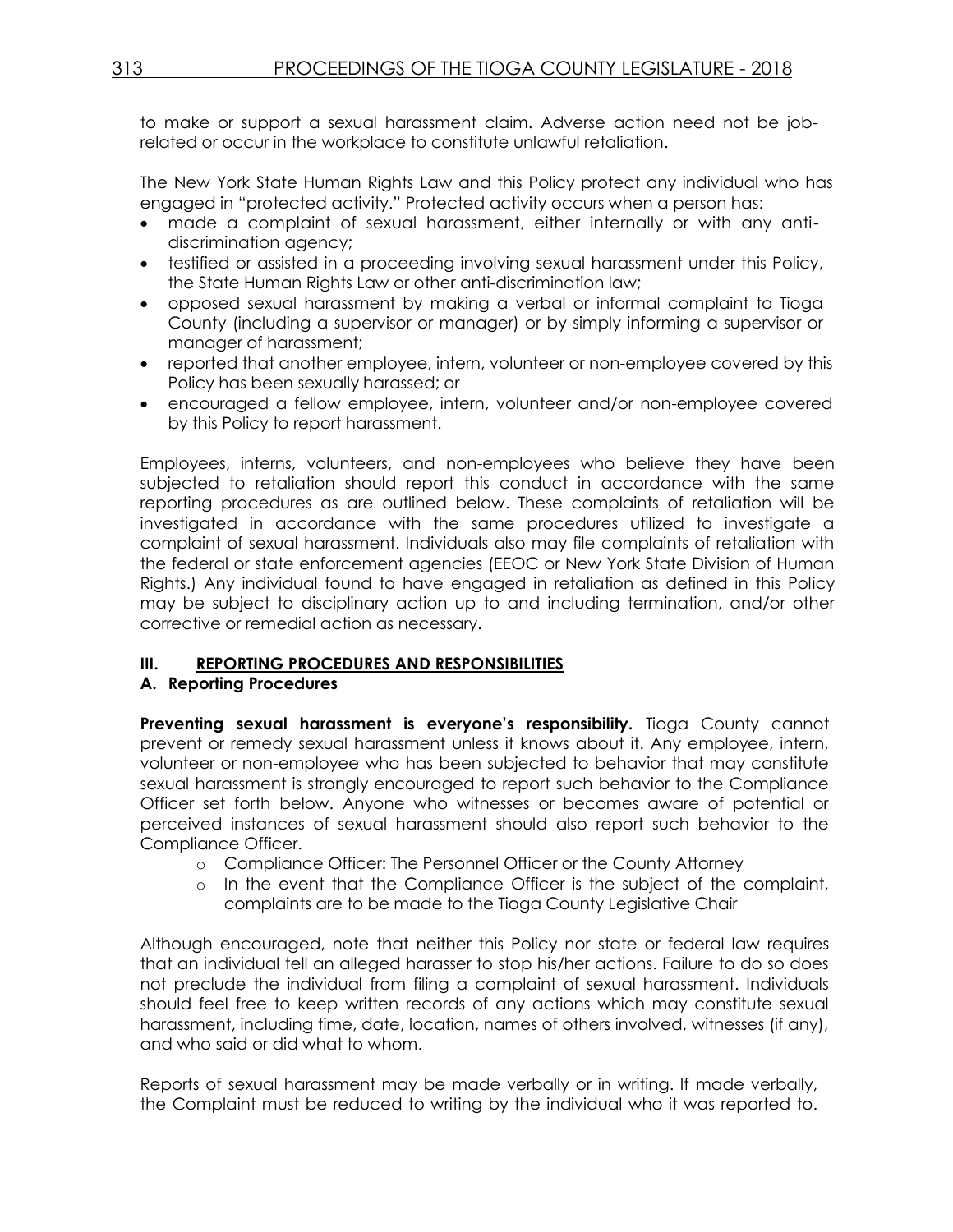The written report must be given to the Compliance Officer. A form for submission of a written complaint can be found on the County's Intranet under "Employee Handbook – EH Forms", and all employees, interns, volunteers, and non-employees conducting business in the workplace are encouraged to use this complaint form. Individuals who are reporting sexual harassment on behalf of other employees, interns, volunteers or non-employees should use the complaint form and note that it is on another person's behalf.

Employees, interns, volunteers or non-employees who believe they have been a target of sexual harassment may also seek assistance in other available forums, as explained below in the section on Legal Protections.

#### **B. Supervisory Responsibilities**

All managerial and supervisory personnel of Tioga County shall be responsible for enforcing this Policy and shall have particular responsibility for ensuring that the work environment under their supervision is free from sexual harassment and retaliation. In addition to being subject to discipline or other remedial action if they engaged in sexually harassing conduct themselves, **all supervisors and managers who receive a complaint or information about suspected sexual harassment, observe what may be sexually harassing behavior or for any reason suspect that sexual harassment is occurring, are required to report same in writing, to the Compliance Officer.**  Supervisors and managers will be subject to discipline (or other remedial and appropriate action) for failing to report suspected sexual harassment or otherwise knowingly allowing sexual harassment to continue.

Supervisors and managers will also be subject to discipline or other appropriate remedial action for engaging in retaliation.

## **C. Tioga County's Responsibilities**

Tioga County will be responsible for ensuring that this Policy is provided to employees, interns, and volunteers, and that training on this Sexual Harassment Prevention Policy is conducted annually.

#### **IV. INVESTIGATION AND RESPONSE PROCEDURES**

All complaints or information about suspected sexual harassment will be investigated, whether that information was reported in verbal or written form. Investigations will be conducted in a timely manner and will be confidential to the extent possible.

An investigation of any complaint, information or knowledge of suspected sexual harassment will be prompt and thorough, commencing immediately and completed as soon as possible. The investigation will be confidential to the extent possible. All persons involved, including complainants, witnesses and alleged harassers will be accorded appropriate due process to protect their rights to a fair and impartial investigation.

Any employee, volunteer, intern or non-employee may be required to cooperate as needed in an investigation of suspected sexual harassment. As further set forth herein, Tioga County will not tolerate retaliation against those who file complaints, support another's complaint, or participate in the investigation of a complaint.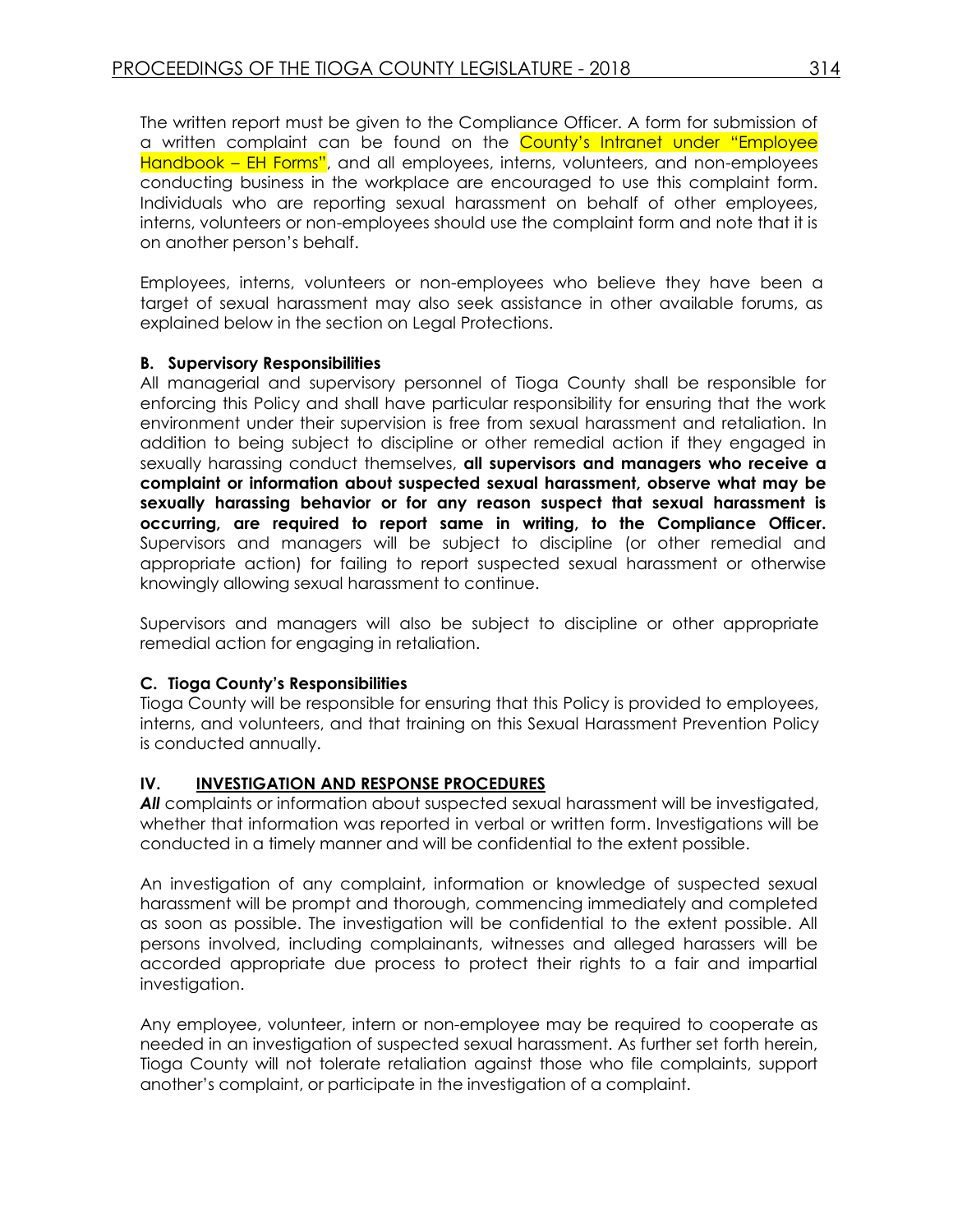All investigations will be conducted by the Compliance Officer or their designee. The nature of an investigation may vary on a case by case basis dependent upon the circumstances and extent of the allegations. Generally, investigations should be conducted by the Compliance Officer or their designee in accordance with the following steps:

- Upon receipt of complaint, the Compliance Officer or their designee will conduct an immediate review of the allegations, and take interim actions, as appropriate. If the complaint is oral, encourage the individual to complete the "Complaint Form" in writing. If he or she refuses, prepare a Complaint Form or other write up of the complaint based on the oral reporting.
- If documents, emails or phone records are relevant to the allegations, take steps to obtain and preserve them.
- Request and review all relevant documents, including all electronic communications.
- Interview all parties involved, including any relevant witnesses;
- Create (at a minimum) written documentation of the investigation (such as a letter, memo or email), which contains the following:
	- o A list of all documents reviewed, along with a detailed summary of relevant documents;
	- o A list of names of those interviewed, along with a detailed summary of their statements;
	- o A timeline of events;
	- o A summary of prior relevant incidents, reported or unreported; and
	- o Recommendation(s) for the final resolution of the complaint, together with any recommendations for corrective or remedial actions to be taken.
- Keep the written documentation and associated documents in the employer's records.

Once the investigation is completed, the Compliance Officer or their designee will make a Final Determination as to whether the Policy has been violated. The Compliance Officer or their designee shall promptly notify the complainant of the Final Determination, and also inform the complainant of their right to file a complaint or charge externally as outlined below.3

If a complaint of sexual harassment or retaliation is determined to be founded, Tioga County may take disciplinary and/or corrective action. The Compliance Officer will be responsible for overseeing the implementing of any corrective or remedial actions deemed necessary.

# **V. REIMBURSEMENT**

 $\overline{a}$ 

Any employee who has been subject to a judgement of personal liability for intentional wrongdoing in connection with a claim for sexual harassment shall reimburse Tioga County for any monies it paid to a complainant for what was found to be the employee's proportionate share of said judgement. These reimbursements must be made within ninety (90) days from payment by Tioga County to the Complainant. A

 $3$  Where a complaint was filed regarding sexual harassment against an individual other than the person making the written complaint, the person against whom the harassment was directed will be treated as the complainant for purposes of this Policy.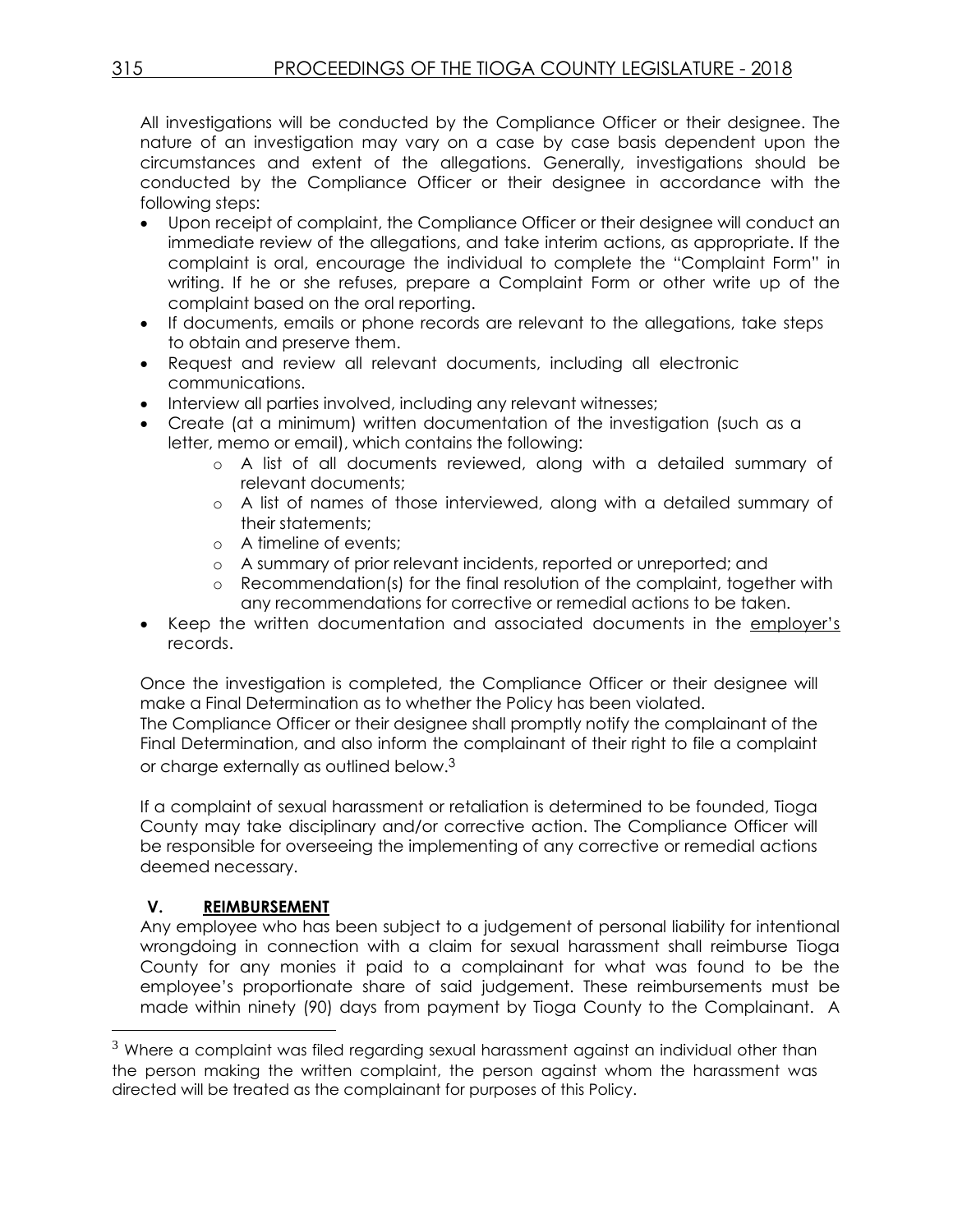failure to reimburse will result in the sum being withheld directly from the employee's compensation or through enforcement of a money judgement.

## **VI. FURTHER CONFIDENTIALITY AND DISCLOSURE**

In recognition of the personal nature of discrimination complaints and the emotional impact of alleged discrimination, Tioga County shall keep complaints as confidential as is consistent with a thorough investigation, applicable collective bargaining agreements, and other laws and regulations regarding employees and the workplace setting. For the protection of all individuals who make complaints or are accused of prohibited discrimination, every witness interviewed during an investigation under this Policy will be advised of the confidentiality requirement and instructed not to discuss the complaint, the investigation, or the persons involved. To the extent complaints made under this Policy implicate criminal conduct, Tioga County may be required by law to contact and cooperate with the appropriate law enforcement authorities.

The terms of any settlement or other resolution are subject to disclosure UNLESS the Complainant seeks confidentiality. This request for confidentiality may be revoked within a certain time period in accordance with State law.

## **VII. FALSE REPORTS**

Reporting of a false complaint is a serious act. In the event it is found that an individual bringing the complaint has knowingly made false allegations, Tioga County may take appropriate remedial action and/or disciplinary action in accordance with the provisions of applicable collective bargaining agreement and/or state law

#### **VIII. LEGAL PROTECTIONS AND EXTERNAL REMEDIES**

Sexual harassment is not only prohibited by Tioga County but is also prohibited by state, federal, and, where applicable, local law.

Aside from the internal process at Tioga County, individuals may also choose to pursue legal remedies with the following governmental entities **at any time**.

## **A. New York State Division of Human Rights (DHR)**

The Human Rights Law (HRL), codified as N.Y. Executive Law, Art. 15, § 290 et seq., applies to employers in New York State with regard to sexual harassment, and protects employees, interns and non-employees. A complaint alleging violation of the Human Rights Law may be filed either with Division of Human Rights or in New York State Supreme Court. Complaints with DHR may be filed any time **within one year** of the harassment. If an individual did not file at DHR, they can sue directly in state court under the HRL, **within three years** of the alleged discrimination. An individual may not file with DHR if they have already filed a HRL complaint in state court.

Complaining internally to Tioga County does not extend the time for filing a complaint with DHR or in court. The one year or three years is counted from date of the most recent incident of harassment.

An individual does not need an attorney to file a complaint with DHR, and there is no cost to file with DHR.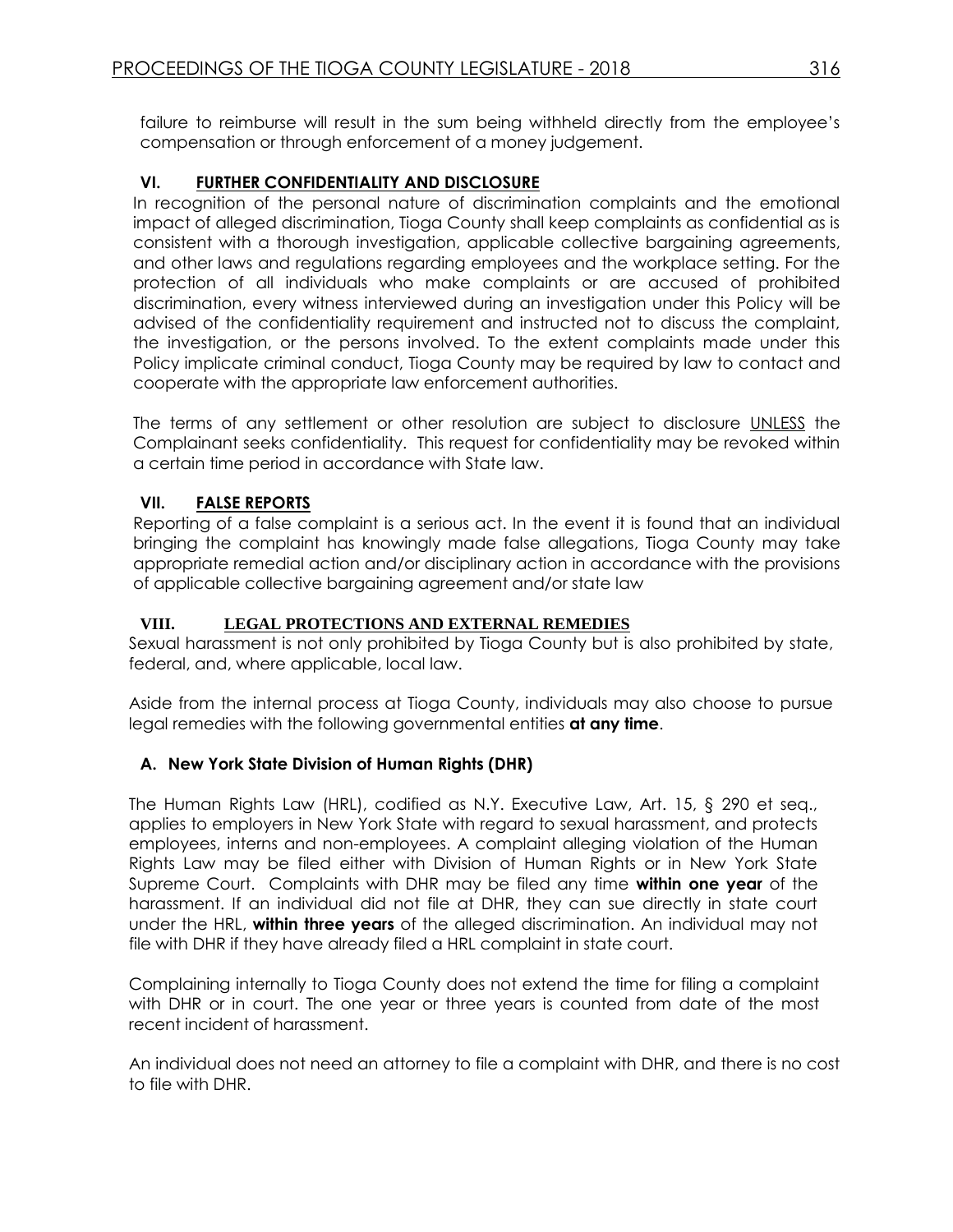DHR will investigate the complaint and determine whether there is probable cause to believe that discrimination has occurred. Probable cause cases are forwarded to a public hearing before an administrative law judge. If discrimination is found after a hearing, DHR has the power to award relief, which varies but may include requiring the employer to act to stop the harassment, or redress the damage caused, including paying monetary damages, attorney's fees and civil fines.

Contact DHR at (888) 392-3644 or visit **dhr.ny.gov/complaint** for more information about filing a complaint. The website has a complaint form that can be downloaded, filled out, notarized and mailed to DHR. The website also contains contact information for DHR's regional offices across New York State.

#### **B. United States Equal Employment Opportunity Commission (EEOC)**

The EEOC enforces federal anti-discrimination laws, including Title VII of the 1964 federal Civil Rights Act (codified as 42 U.S.C. § 2000e et seq.). An individual can file a complaint with the EEOC anytime within **300 days** from the harassment. There is no cost to file a complaint with the EEOC. The EEOC will investigate the complaint, and determine whether there is reasonable cause to believe that discrimination has occurred, at which point the EEOC will issue a Right to Sue letter permitting the individual to file a complaint in federal court.

The EEOC does not hold hearings or award relief, but may take other action including pursuing cases in federal court on behalf of complaining parties. Federal courts may award remedies if discrimination is found to have occurred.

If an individual believes that he/she has been discriminated against at work, he/she can file a "Charge of Discrimination." The EEOC has district, area, and field offices where complaints can be filed. Contact the EEOC by calling 1-800-669-4000 (1-800-669- 6820 (TTY)), visiting their website at [www.eeoc.gov](http://www.eeoc.gov/) or via email at [info@eeoc.gov](mailto:info@eeoc.gov)

If an individual filed an administrative complaint with DHR, DHR will file the complaint with the EEOC to preserve the right to proceed in federal court.

#### **C. Local Protections**

Many localities enforce laws protecting individuals from sexual harassment and discrimination. An individual should contact the county, city or town in which they live to find out if such a law exists.

#### **D. Contact the Local Police Department**

If the harassment involves physical touching, coerced physical confinement or coerced sex acts, the conduct may constitute a crime. Contact the local police department.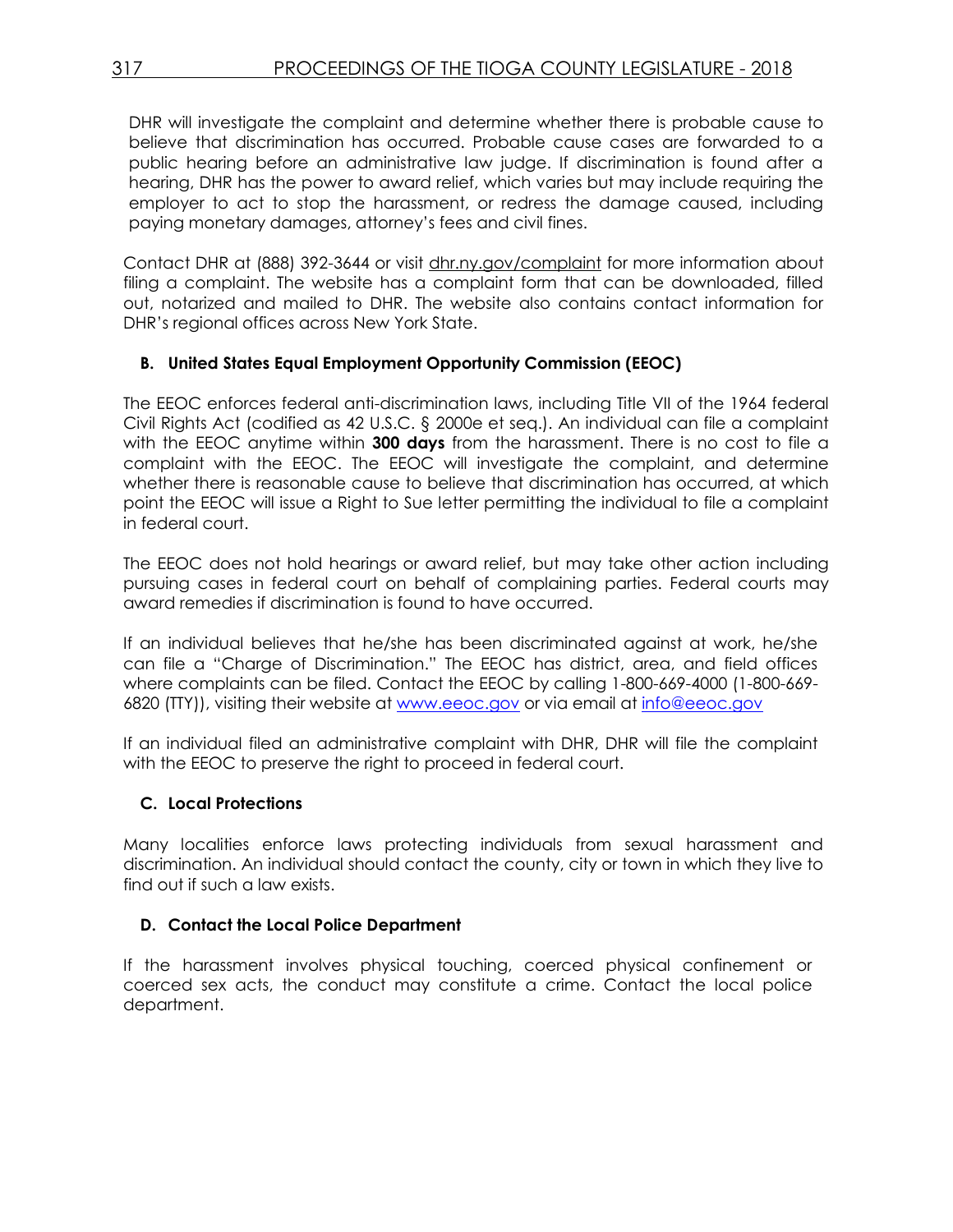Yes – Legislators Roberts, Standinger, Sullivan, Weston, Hollenbeck, Monell, Mullen and Sauerbrey.

No – None.

Absent – Legislator Huttleston.

RESOLUTION ADOPTED.

Legislator Roberts moved for the adoption of the following resolution, seconded by Legislator Sullivan.

| REFERRED TO:          | <b>PUBLIC WORKS</b><br>PERSONNEL COMMITTEE                                                |
|-----------------------|-------------------------------------------------------------------------------------------|
| RESOLUTION NO. 241-18 | AUTHORIZE CONTINUANCE OF FULL-TIME,<br>HIGHWAY WORKER (SEASONAL) POSITION<br>PUBLIC WORKS |

WHEREAS: Resolutions 123-18 and 149-18 authorized the creation and filling of a full-time, Highway Worker (Seasonal) position in the Tioga County Department of Public Works from May 16, 2018 through October 12, 2018; and

WHEREAS: Due to an extended leave of absence of another staff person, the Commissioner of Public Works would like to extend the duration of said temporary position in order to adequately staff his department; therefore be it

RESOLVED: That the Tioga County Legislature authorizes Cody Feeko's employment as a full-time, Highway Worker (Seasonal) shall continue beyond October 12, 2018 and end at the close of business on December 3, 2018.

ROLL CALL VOTE

Yes – Legislators Roberts, Standinger, Sullivan, Weston, Hollenbeck, Monell, Mullen and Sauerbrey.

No – None.

Absent – Legislator Huttleston.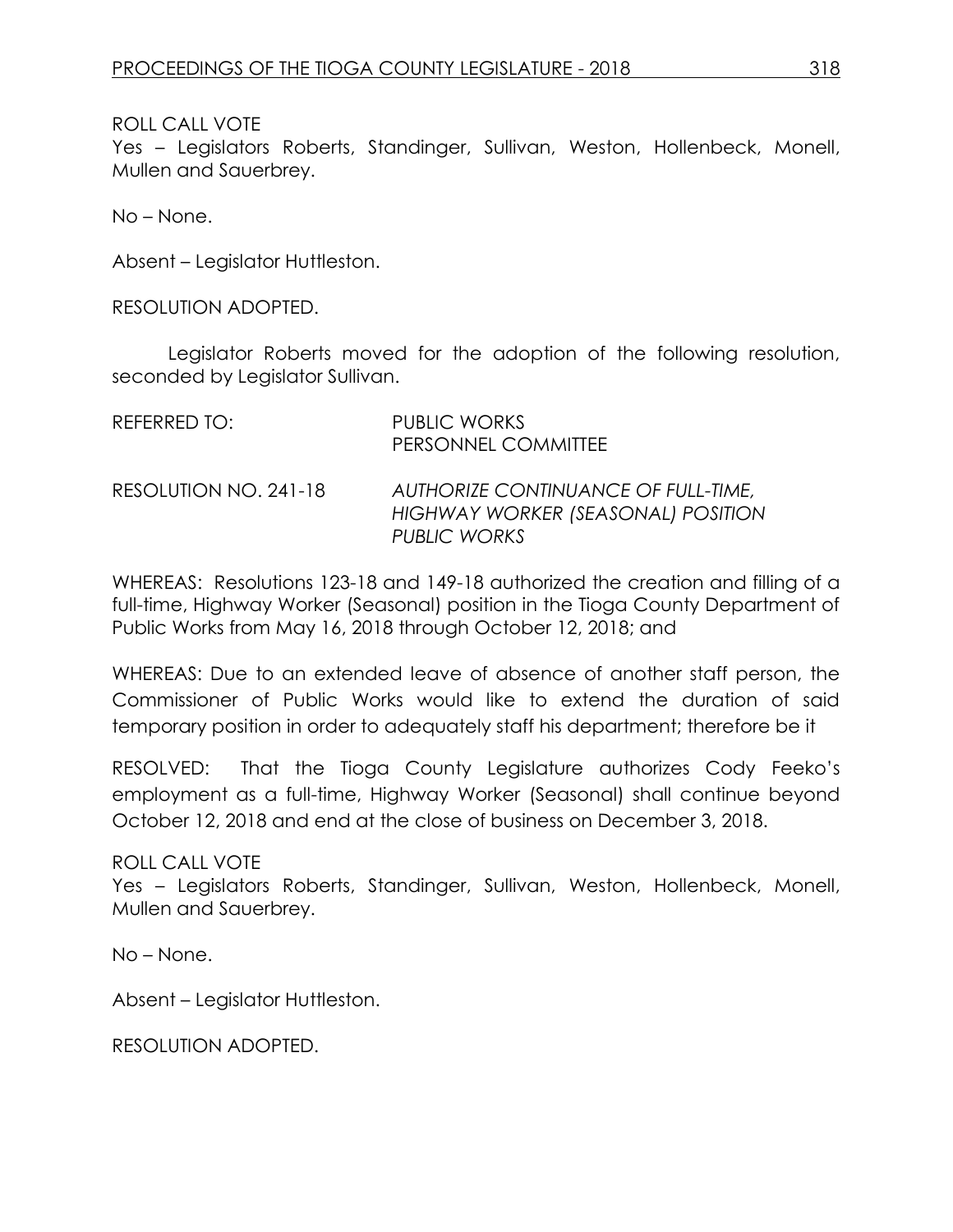Legislator Standinger moved for the adoption of the following resolution, seconded by Legislator Sullivan.

| REFERRED TO:          | ADMINISTRATIVE SERVICES COMMITTEE<br>PERSONNEL COMMITTEE |
|-----------------------|----------------------------------------------------------|
| RESOLUTION NO. 242-18 | APPOINTMENT OF REPUBLICAN<br>ELECTION COMMISSIONER       |

WHEREAS: The Chairman of the Republican Party has submitted their recommendation to the Clerk of the Legislature; therefore be it

RESOLVED: That Bernadette M. Toombs be and hereby is appointed Election Commissioner for the Republican Party from January 1, 2019 through December 31, 2020.

# ROLL CALL VOTE

Yes – Legislators Roberts, Standinger, Sullivan, Weston, Hollenbeck, Monell, Mullen and Sauerbrey.

No – None.

Absent – Legislator Huttleston.

RESOLUTION ADOPTED.

Legislator Monell made a motion to have the following late-filed resolutions considered, seconded by Legislator Hollenbeck and carried with Legislator Huttleston being absent.

Legislator Monell moved for the adoption of the following resolution, seconded by Legislator Standinger.

| REFERRED TO:          | FINANCE/LEGAL COMMITTEE                                                                                                  |
|-----------------------|--------------------------------------------------------------------------------------------------------------------------|
| RESOLUTION NO. 243-18 | AUTHORIZE THE SALE OF COUNTY OWNED<br>PROPERTY LOCATED IN THE VILLAGE OF<br>CANDOR TO DAVID J. ROSS AND CANDY L.<br>ROSS |

WHEREAS: Property located in the Village of Candor transferred to Tioga County, identified as Tax Map number 61.18-1-13.2, parcel number 2633 has been acquired for 2016 delinquent taxes; and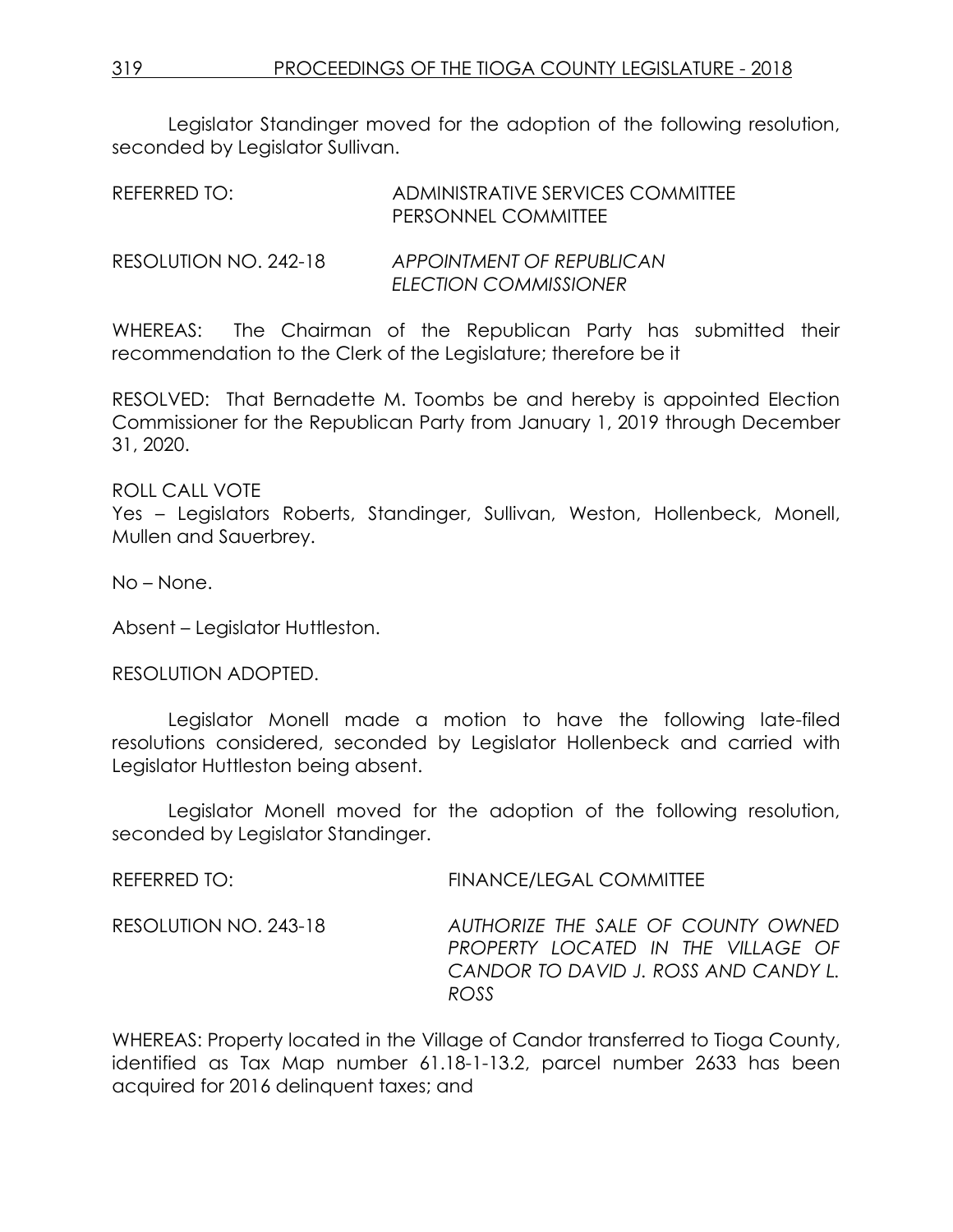WHEREAS: The County held a public auction on September 12, 2018 at the property conducted by Manasse Auctioneers. David J. Ross and Candy L. Ross won the bid to purchase the property for \$15,000, "as is", thereby placing the property back on the tax rolls; be it therefore

RESOLVED: That the Chair of the Tioga County Legislature be and hereby is authorized to sign and record on receipt of \$15,000 and recording costs of \$185.00, a Quit Claim Deed conveying the property transferred to Tioga County, located in the, Village of Candor, identified on the Village of Candor Tax Map as number 61.18-1-13.2 parcel number 2633 to David J. Ross And Candy L. Ross or assigns.

# ROLL CALL VOTE

Yes – Legislators Roberts, Standinger, Sullivan, Weston, Hollenbeck, Monell, Mullen and Sauerbrey.

No – None.

Absent – Legislator Huttleston.

RESOLUTION ADOPTED.

Legislator Monell moved for the adoption of the following resolution, seconded by Legislator Hollenbeck.

| REFERRED TO:          | <b>LEGAL COMMITTEE</b><br>PERSONNEL COMMITTEE                                      |
|-----------------------|------------------------------------------------------------------------------------|
| RESOLUTION NO. 244–18 | AUTHORIZE CREATION AND FILLING OF<br><b>TEMPORARY POSITION</b><br>(LAW DEPARTMENT) |

WHEREAS: The position of Safety Officer (PT) will become vacant on December 5, 2018 due to the resignation of the current incumbent, William Kenville; and

WHEREAS: The County Attorney would like to have an opportunity for the incoming candidate to work with Mr. Kenville for a period of time in order to transition the workload; and

WHEREAS: In order to accomplish this, a temporary position needs to be created; therefore be it

RESOLVED: That the Legislature hereby authorizes the creation of a temporary Safety Officer (PT) position effective October 17, 2018; and be it further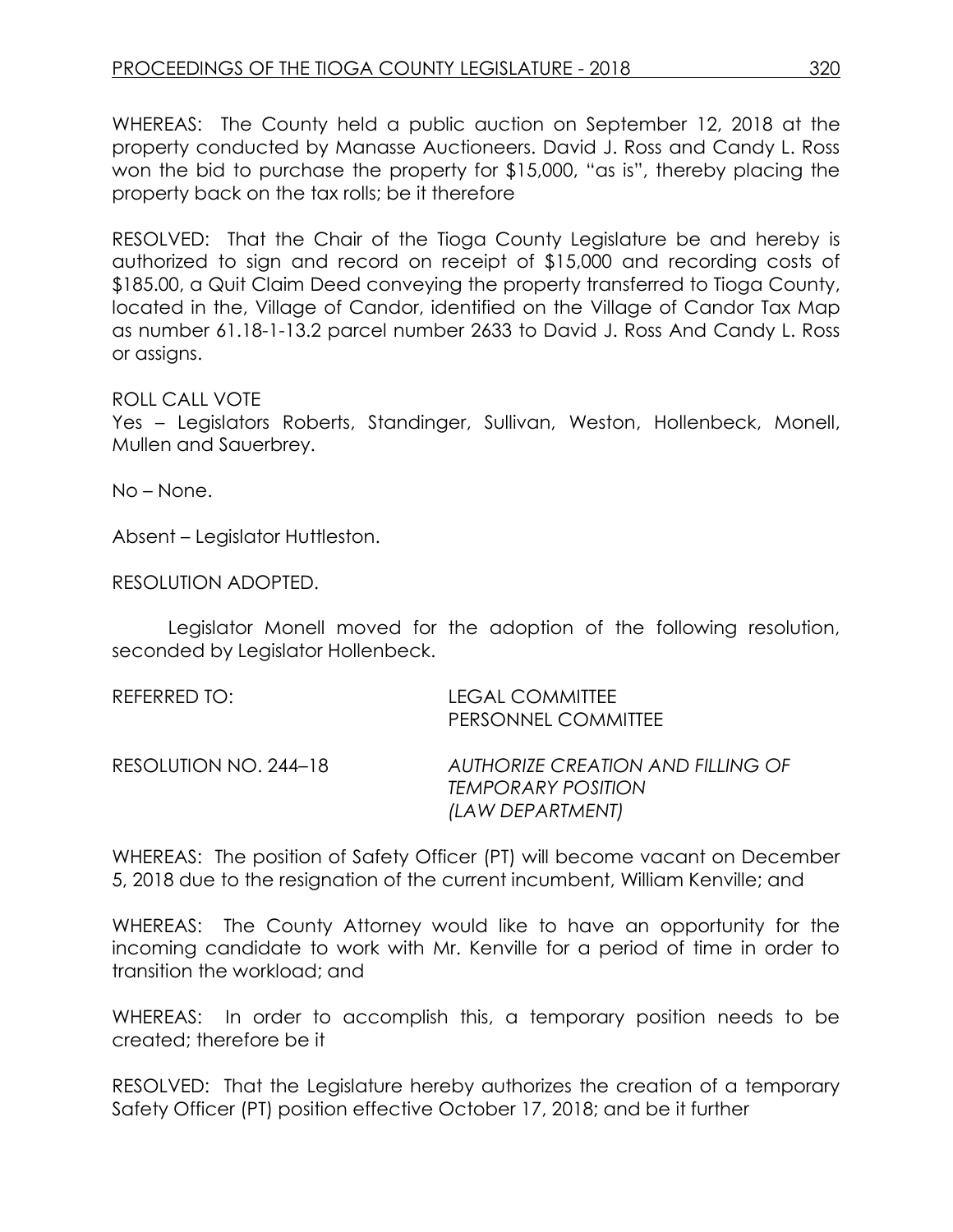RESOLVED: That the County Attorney shall be allowed to recruit and fill said temporary position on or after November 12, 2018, and through December 5, 2018, at a rate of \$30.71.

ROLL CALL VOTE Yes – Legislators Roberts, Standinger, Sullivan, Weston, Hollenbeck, Monell, Mullen and Sauerbrey.

No – None.

Absent – Legislator Huttleston.

RESOLUTION ADOPTED.

Legislator Sullivan moved for the adoption of the following resolution, seconded by Legislator Monell.

REFERRED TO: ITCS COMMITTEE

RESOLUTION NO. 245-18 *AUTHORIZE APPOINTMENT NETWORK ADMINISTRATOR*

WHEREAS: Resolution 167-18 authorized the creation of a Network Administrator position (Non-Union \$50,378-60,378); and

WHEREAS: During the last three months, the Director of ITCS has been searching for a candidate to fill the position; and

WHEREAS: A qualified candidate has been recruited and has accepted the employment offer; therefore be it

RESOLVED: That Charles E. Gilbert is hereby provisionally appointed as Network Administrator effective October 29, 2018 at an annual non-union salary of \$54,000; and be it further

RESOLVED: That Mr. Gilbert may be eligible for a salary increase after 6 months, in accordance with the Non-Union Benefits Policy.